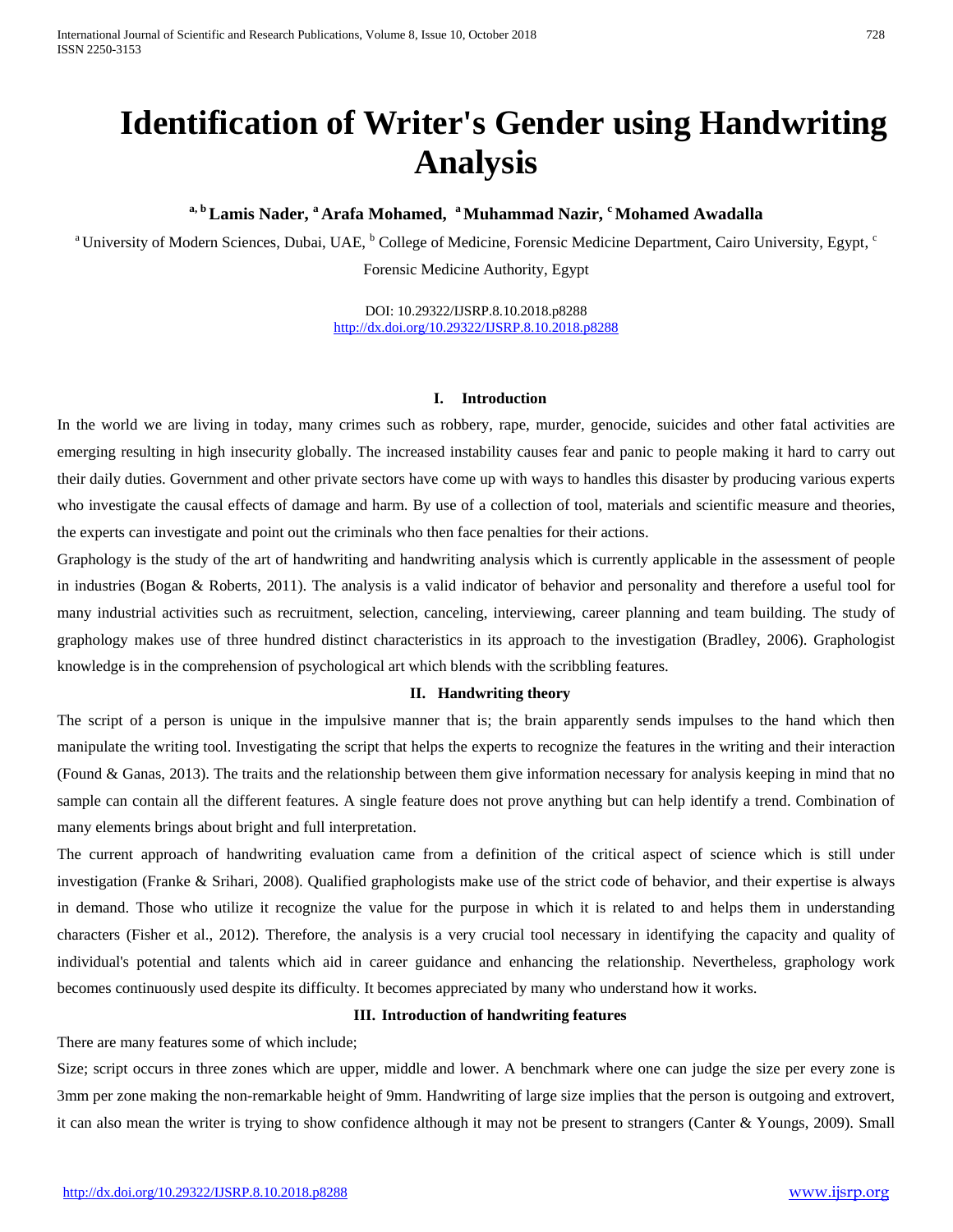size handwriting is logical but means the opposite indicating that the writer is a thinker and academic based on other features in the script. An excellent and little writing shows that the writer is a poor communicator and they do not socialize appropriately.

Slant; right slant shows communication response but not how it takes place. The author may wish to be responsive, friendly, manipulative, intrusive, loving, in control and supportive (Hennessy, 2013). Upright handwriting shows that the person is independent. On the other hand, a left slant shows reserve and emotion. The person requires being trustworthy to himself first before they can commit to others. They can also be resentful when other try to push them into the relationship.

Pressure; heavy pressure indicates taking the thing seriously and showing commitment, but an excessive application of force shows a quick reaction to what gets seen as a criticism even without the intention of doing so. They react first and ask questions later. Light pressure indicates sensitivity to atmosphere and empathy to others but can also mean lack of vitality or evenness.

Upper zones or cases include letters like i, t, h, and others. The great high stroke aims toward goals and ambitions, but when extended they mean trying to reach unrealistic expectation which the writers feel they must achieve. Reasonable upper zone loop show that the writer is imaginative in a sensible way and like to think things through wider upper region loops show the tendency to come up with ideas and then mull them over. When the up stroke goes up and then falls back on top of itself, the writer wants to get out of imagination and deal with things at hand physically (Wilk, 2013).

The lower zone includes y, p, g. Smaller loops vary and have a different meaning, for instance, a straight stroke indicates impatience of getting the job done. A lower cradle stroke suggests aggression and confrontation avoidance (Huo et al., 2008). A full loop with a heavy pressure applied show energy to make money and possibilities. An entire lower loop with light pressure illustrates the need for security. Lower zones with varied shapes indicate unsettled feeling or emotionally unfocused person.

Word spacing; wide or narrow spacing between words is the space between letters. Larger areas indicate the requirement for breathing space. Small areas, on the other hand, show the need to be with others. It may also mean lack of finesse in writing.

Line spacing; unlined papers are always the best for handwriting samples. Wide spaced lines show the person want to pause and gaze at other people. The lines indicate that the author is observing. A writer who does this especially those that have loose writing structure have the discipline to keep calm when pressured.

Page margin; is the sides of the page. The left side margin indicates the ground and the beginning. The right direction demonstrates others and the days to come. The upper one is the ambition and goals whereas the field margin indicates the strength and instinct, therefore, margins are very educational (Lewis et al., 2006). The writer with a wide left margin shows the interest of moving on, and if narrow he is cautious and avoiding being pushed before one is ready. Small light margin shows impatience and eagerness to leave the place. Finally, extensive light margin indicates the fear of the unknown.

Middle zone; include a, e, c. The letters can give some interesting information whereby they represent the ego from where we acquire knowledge of how the writer feels and behaves in public setting for instance what makes them parasite both at work and socially. Some people scribblings consist of a single style while other have mixed up styles in their writings and this is also necessary for the provision of useful information. These features can pose positive and negative connotations whereby the analysts can use them for interpretation (Szoszkiewicz et al., 2007)

Arcade; means that the middle zone of the script is rounded and humped at the top like a arches series. The style is used in copy-book though not taught in schools. A writer who utilizes it is protective, trustworthy, loyal but negatively secretive and stubborn ore so hypocritical. They have solidarity against outcasts.

Garland; is an inverted arcade where the writer makes their m, n, and h in the opposite direction to form a trough or cup where people can pour their worries or relay information. This kind of writer enjoys helping and being part of something.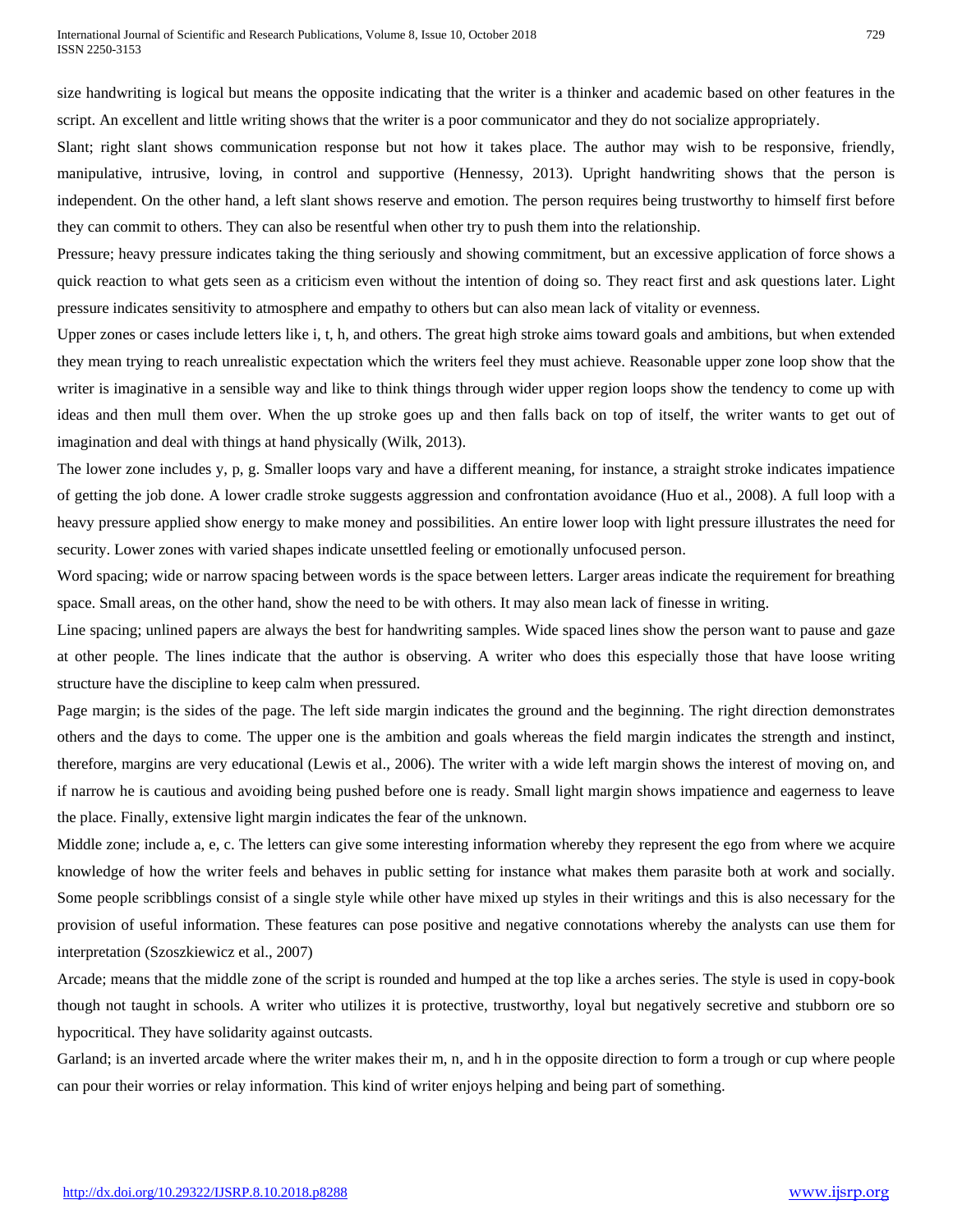Angle; angled middle zone is a style used in the analysis whereby the shape points give the impression of probing, unlike the curves. The writer employ talents at work and other projects rather than nurturing it. The interpretation does not imply that the author requires preventing or categorizing from spreading their talents. The analysis can help show the strength.

Thread; the handwriting is like loose fur ready to be made a fresh. Here, the writers are adaptable, mentally attentive, elusive and have inadequate patience. The author develops a habit of being responders and not initiators. They can be creative at coming up with something new out of existing one. The authors are time cautious and make appropriate decisions (Sesa-Nogueras et al., 2012).

Wavy line; the writing is the most amalgam and is used by mature skillful people for a responsive purpose to suit the certain occasion, and for this reason, it is a way of coming up with the appropriate problem-solving mechanism. Finally, they are resourceful and easily adaptable.

The features and their explanation give a small but helpful lead of the way people behave and more so how they handle their social needs. Understanding individuality through handwriting is an essential way of producing best personal products for all to benefit. The reason behind the use of graphology should always be positive (Morgan, 2010). Interpretation should help the analyzed people to understand themselves and choose the satisfying ways to leave their lives. In a professional context, graphology can help the relationship to work by enhancing the quality of performance.

The more thorough the teams are when doing their jobs, the better the accuracy of the facts of the case. The worth of the evidence and its handling manner will impact the ability of judges in arguing the truth of the situation and coming up with a reasonable conclusion based on the innocence or guilt. Graphology interprets the writing of individuals basing the character form. Through writing the character of a person gets reflected. However, handwriting analysis does not foretell the future, the age or gender but can reveal phobia, leadership qualities, mood swings, ambitions, temperament and thinking clarity as well as the honesty of a person.

Handwriting reflects on the psychology of a population in the paper because it is a projection of what the brain contain (Thibault, 2007). Through graphology, our sub consciousness comes out revealing what we keep inside. It provides an insight of the personality of an individual. Just like there is no similar handwriting, also no individuality can become shared by two. Internal indifference can interfere with the handwriting of a person. This paper seeks to show how the experts can analyze the writing of the writer to determine the age and the sex.

Handwriting analysis is an important task that involves analyzing comprehensive comparison between a known suspect writer and a questioned document. A document is a material with legal markings which may become inscribed and used for different purposes. Analyzing the paper must consider its color, opacity, sheet size, thickness and weight, a fiber content, the grain direction, the water mark and the finish. These exhaustive file comparison of the foreign and domestic paper samples help identify most papers (Broeders, 2006). A typical low-grade kind will show no result to the owner except maybe his operation area. A rare and most expensive paper may trace to the limited category of people and the country.

Secret marking that exists in documents used by banks, government and other officials are also multiple on files along with some stock to aid in checking the quality of the official records. A document can be put into the category of a forged paper when it shows that it is not as old as expected to be. The composition of the journal can provide information about its age and so can the water mark. Often, it is crucial to measure the age effect of the paper's chemical content, fiber and color and the climatic condition under which we locate it. By use of a tint meter and chemical reagents for gorging color shades, the expert can determine the paper age accurately. A practice of forgery become tested easily by revealing the age of the journal.

The age of the ink can also become verified through the data on file by use of vegetable dye inks and other inks which show the chemical difference when used on papers revealing the age of the paper hence making it detectable. Magnification of the ink writing to more than fifteen times show tracks made by the pen which stand out clearer than the ink line between them. A new pen serves in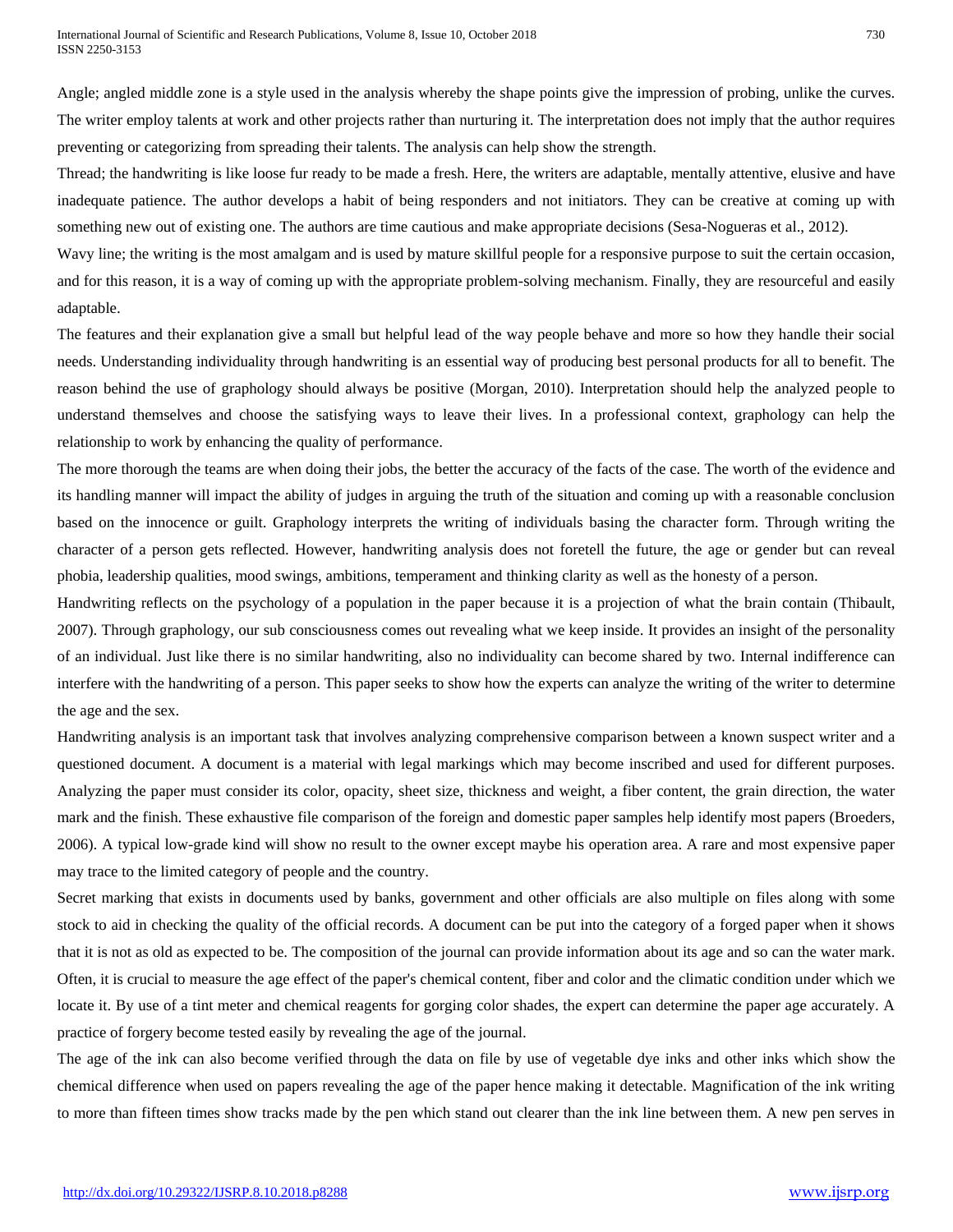identifying its type through standard-band width. The use of a worn out pen show two tracks in width indicating that the user is either right or left handed. A badly worn-out pen may leave evidence of scratches that provide identification of the pen itself. A document written in pencil may get determined in the lab whether it gets used ten or fifteen days earlier. Unusual pencil may leave traces to the individual who used it.

Examination of similarities, qualities, and individualities of the documents takes place to discover the standard criteria and distinguishing characteristics between the writings. The known and unknown sample is put under analysis to reveal their differences such as identifying unusual words, letters, decoration formations and other qualities. They then get compared in such a way that grammar, spelling, and punctuation get examined, and so do the phraseology. Finally, the similarities between the unidentified and identified documents are well-thought-out for uniqueness and matching characters consideration. The writings undergo evaluation and judgment made. This analysis focuses on the fact that no two individuals can possess the same handwriting neither can a single person reproduce the same writing.

The hand writing is a physical activity carried out by adults signifies the quality of the writer. It, therefore, can be of use for identification of the author through differentiation of the two writing specimens' one of which is known and the other one unknown. The comparison includes other factors besides the letter forms include the pen position, line quality, movement, shading, connection, retrace, muscular habits, embellishments, and spacing. The obstacle which detects a disguise or forgery of his writing is hence, significant and money fold due to the constant repetition of the same writing over the years leading to a broad habit. For a forger to grow off his habits, he needs to assume a new one that is inherent, and that is virtually impossible.

# Understanding handwriting analysis

When scientifically analyzing handwriting samples from a suspected person, they may try to disguise their handwriting though still there is similar characteristic identification in their grammar or punctuation. The writing instrument used can expose clues about the criminal. The scripting feature may include the form, which is the shape, the angle, the slant and the curves of letters. The lines, which shows how thick and the pressure applied when lettering. The layout, the letter arrangement and spacing of letters and words all over the page is crucial. Moreover, the content of the writing which includes the spelling, punctuation and the grammar can confirm if the samples are from the suspect.

# Disguise methods

They vary with the imagination and the image of the writer. However, despite the many ways to conceal, a person may alter the handwriting. Only few range of disguise method can be of use by the writer that can affect originality of work. Experimental evidence shows that the overlying element that changes the appearance of handwriting are those likely to make disguise use positively. (Purdy, 2006) The theoretical idea that informs the opinion of the writers are generally under the belief that identification of handwriting occurs by its pictorial along and consequently, only superficial alteration require doing to the writing to impair it beyond comprehension.

Characteristic subjected to the first alteration are those that judge the handwriting appearance. Findings show that the most commonly altered script is as below;

# Handwriting slant alteration

This alteration is one of the mostly used disguising features that makes the writing appear leaning or sloppy including any other element that alters the appearance. Being an unusual characteristic of writing slants is a favorite disguise target. Many commentators agree with the statement that use of sloppy writing is the most standard method as well as favorite one of disguise though not agree with it. Studies show that approximately those who participate in the habit of alteration as a mask process are a third of the total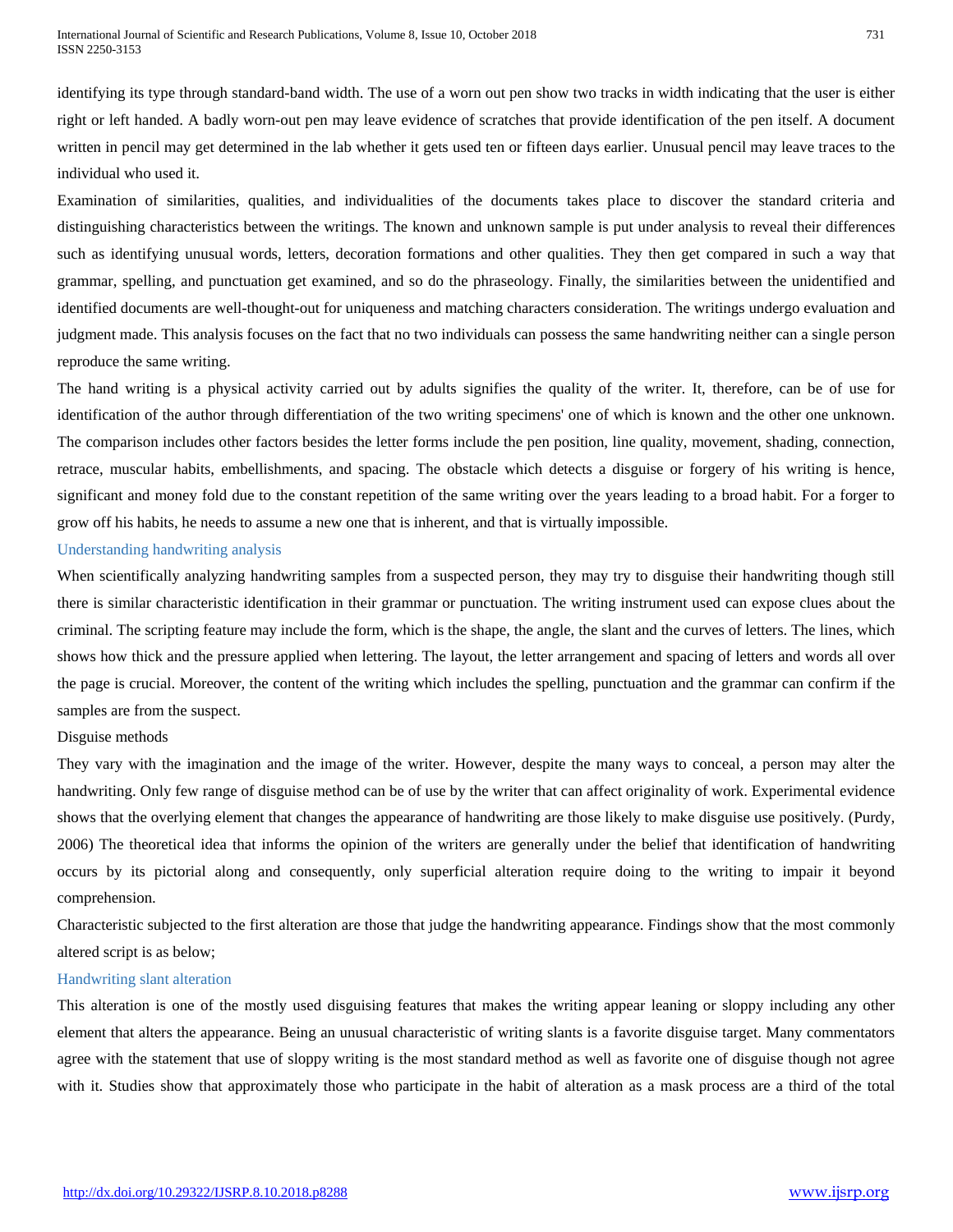(Mohammed et al., 2011). There is the most preferred direction of slant which alters the handwriting from leftward or backhand slope to one that is vertical or rightward sloping.

The most systematic slant method is from leftward to rightward direction. The first impulse of a lying writer avoids the right slope and changes it to the extreme backhand slope which frequently occurs in the altered writing (Lafone-Ward, 2014). The author aim is reversing their usual slant so that they are not convicted or found guilty. Every writer who alter their slant in the study change it from forehand slope to backhand.

# Letter shape alteration

Uppercase alteration occurs more often than the lower case lettering because the capital letters are more suspicious than the small letter Also because the uppercase occur with a higher degree of awareness. Alteration of these letters is hence easily more achievable. Most studies show that across many educational groups there is a change of capital letter formation especially in disguising signature which appears from slight additions or removal of strokes to new letter forms. Some participants involved the concealing of the upper case by changing the overall letters' design. Changing the uppercase letters from cursive to block letters is a most usable device that occurs in about ten percent of the disguise scribbles.

In other cases, small letters are likely to become interfered with, and such modification will only occur to the first of last letters of the word for it will cause immediate notification effect on the overall handwriting appearance. Some disguises use changes that camouflage the small letters whereby they create complete small letter forms than found in the document under investigation. Small letters that were subject to mask included e, r, s, t, and k such that t would appear stretched upward lowering its position or even increasing the final stroke by use of a cross-bar.

Other disguising letter form aims at embellishment or simplification of the original letters which they call superfluous ornamentation. Similar results show that those who use this type of disguise used the abbreviation in the written characters. Some masks used the unusual manner in the process of changing the slant of their scribbles (Daab, 2012). The particular letter forms show qualities of a naturally turned shaped of abnormal size hence inevitably result to suspicion in spite the use of the disguise version. On the other hand, smaller writing led to less embellishment unlike the use of larger ones which increased mask discovery.

#### Alteration of the letter size

Modification of the overall size of alphabets is a standard method of revision which is an element of natural handwriting to manipulate and change the features of the overall handwriting appearance. When the conceal size become compared to the standard one of the writer, the writing will automatically show that the size increases. There is a tendency observed where the text size increases the regular hand activity causing conflict among letters. Altering the size of writing increase the overall height of letters than the usual decreased size which directly indicate that cheating takes place. Other evidence contradicts the findings whereby, in disguising the handwriting the subject utilized a format change to eliminate the similarity in the known document.

# Modification of Initial and terminal stroke

Presence or absence of strokes can affect the visual complexity of handwriting. In case of disguised signatures, the original approach all the final ones is a method used to alter the writing. Mostly, the writers use the last stroke than the initial one, and some even use both strokes. The strokes affected only t, b, h, and I letters making final stroke restricted to only small letters. Initial stroke became altered by either addition or deletion while the last strokes got added, extended or embellished or emitted entirely. The strokes alteration also included lengthening or shortening the letters in the mainly last stroke which revealed that the greater tendency affected the final stroke and not the initials ones. Use of initial and terminal stroke appeared to be a method disguising signature writing in most cases.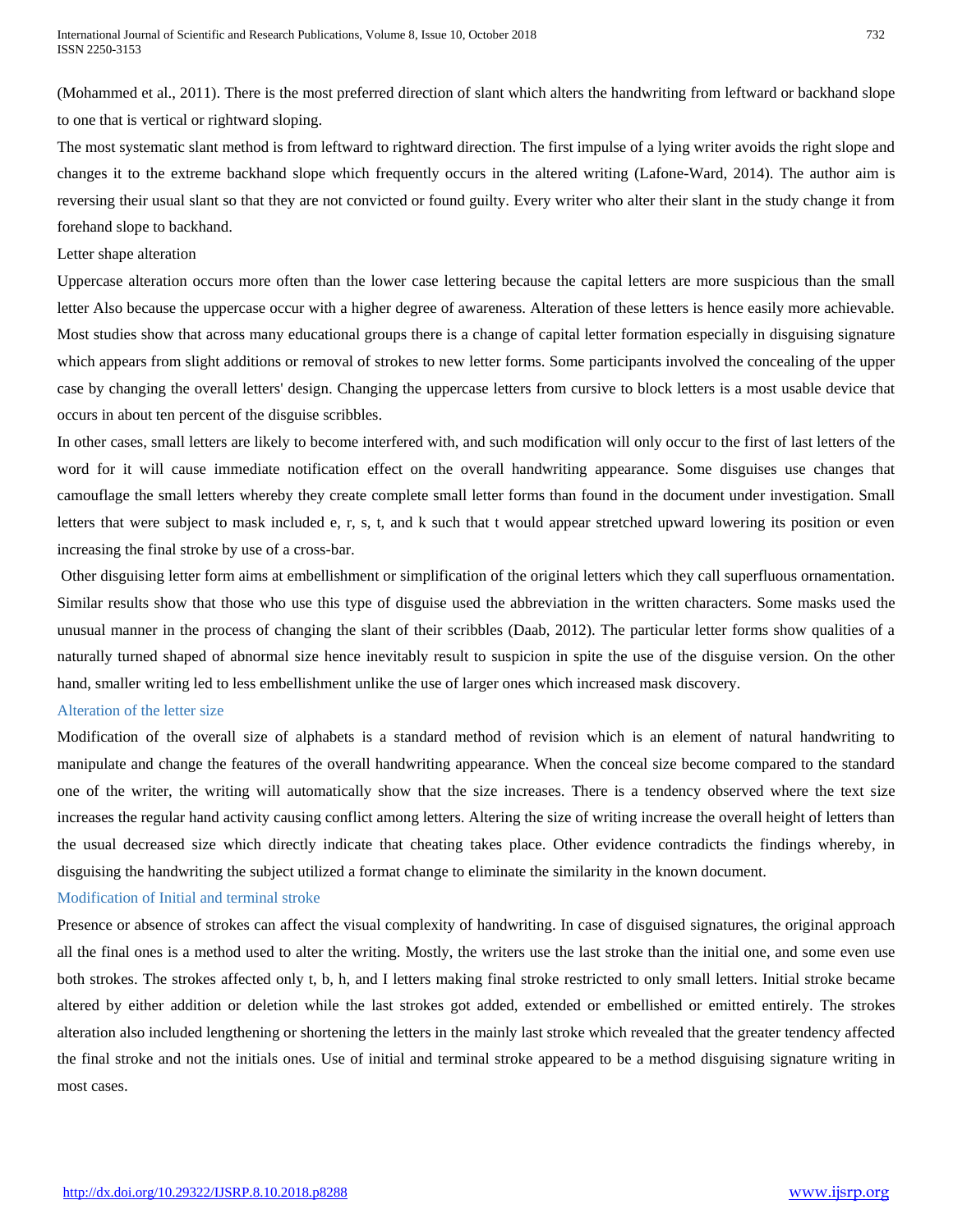#### Alteration of connecting strokes

This modification was a disguising tactic only present in several disguises writing. The investigation occurred in only one study in great proposition engaged this alteration. It was typical for the connecting stroke to be converted from angular to rounded linking. Angular stroke modification

Stroke altering can affect the striking aspect profoundly though rarely used by disguises. Only a few frequencies appeared in the disguised signatures and not necessarily the writing. Only a few affected the writing angularity. The study showed that it is possible to distinguish a clear trend including whether the writing will become more rounded or angular in alteration. In the study, thirty percent produced leaner than seventy percent which created the rounded book. Those who interfered with the angularity of the writing did so by increasing the size of the stroke apex angularity.

#### Upper and lower extensions modification

The ascenders or descenders in their lower cases include p, j, f, y, b and Q which are prominent making the susceptible to inspection to discover the intention of the deceiver. Almost half of the suspect reject their standard methods of forming the lower and upper loops and substitute alternative forms. A writer who habitually used loops extension would either change the size or omit the loops entirely. Altering the bottom extension in the disguise act is more significant unlike using above projections.

# Unskilled or adopted careless writing

It is not possible for any human being to write in hand more technical than his usual handwriting. Although, despite the principle, it is possible for a skillful a hand to pretend to write in an unskilled manner by deliberately writing sloppily and carelessly. This awkward writing is a method of disguise whereby the writer introduces illegibly features with the aim of escaping the actual evidence. Altering the signature by use of sloppy handwriting with the intention of failing to be discovered was among the greatest ways of disguising. Only a few writers choose to change their signature making them suspect even more by producing dirty and challenging work to read. Writers can also try to disguise their writing by intruding artificial tremor with an impression that they will look as if they use drugs or alcohol. The use of this tremors the writer appear to distort the writing affecting the minor features by making them less apparent. It is doubtful that there will be the maintenance of consistency in writing. The smoothness area where tremors fail to exist may assist in providing identification and proof that there was the use of disguise. In reality, it is impossible to differentiate between real tremors of a fake one hence not possible to realize the mask process.

In other cases, there is speed alteration which is a very used method whereby the writer scribbles hastily or slowly as a way of hiding the identity. There is a weak conclusion that the speed used s the writers' way of scribbling typically. The overall writing appearance gets affected by the way writer arrangement or organizes their writing on a page or any other document. This activity alters the arrangement habit hence causing disguise. Space alteration occurs when the mask compresses or expand the letters or words with the aim to change the appearance of the writing. It is still an issue where authors space their work as a way of disguising or out of panic.

Mirror writing as a disguised method includes employing the non-dominant hand which runs in the opposite direction to the known pattern. On the contrary, pen pressure alteration is the degree in which the writer is cautious about his normal handwriting and therefore uses the right or increased pressure of the pen, as a consequence of increasing or reducing speed (Niels & Vuurpijl, 2005). Writers successively mask their writing by using thicker or thinner pens which affect the general book appearance. Deliberate letter omission as a disguised method is a form that successfully works for the disguises when creating the receptive signature and so the deliberate misspelling (Leung, 2014).

Disguising numerals as a rare of the occurrence in the real scenario which goes hand in hand with the observation made in the experimental literature. In other occasions, criminals take advantage of combined disguises to cheat and alter the writing. Therefore, making it hard for the investigators to identify the writing or the signature.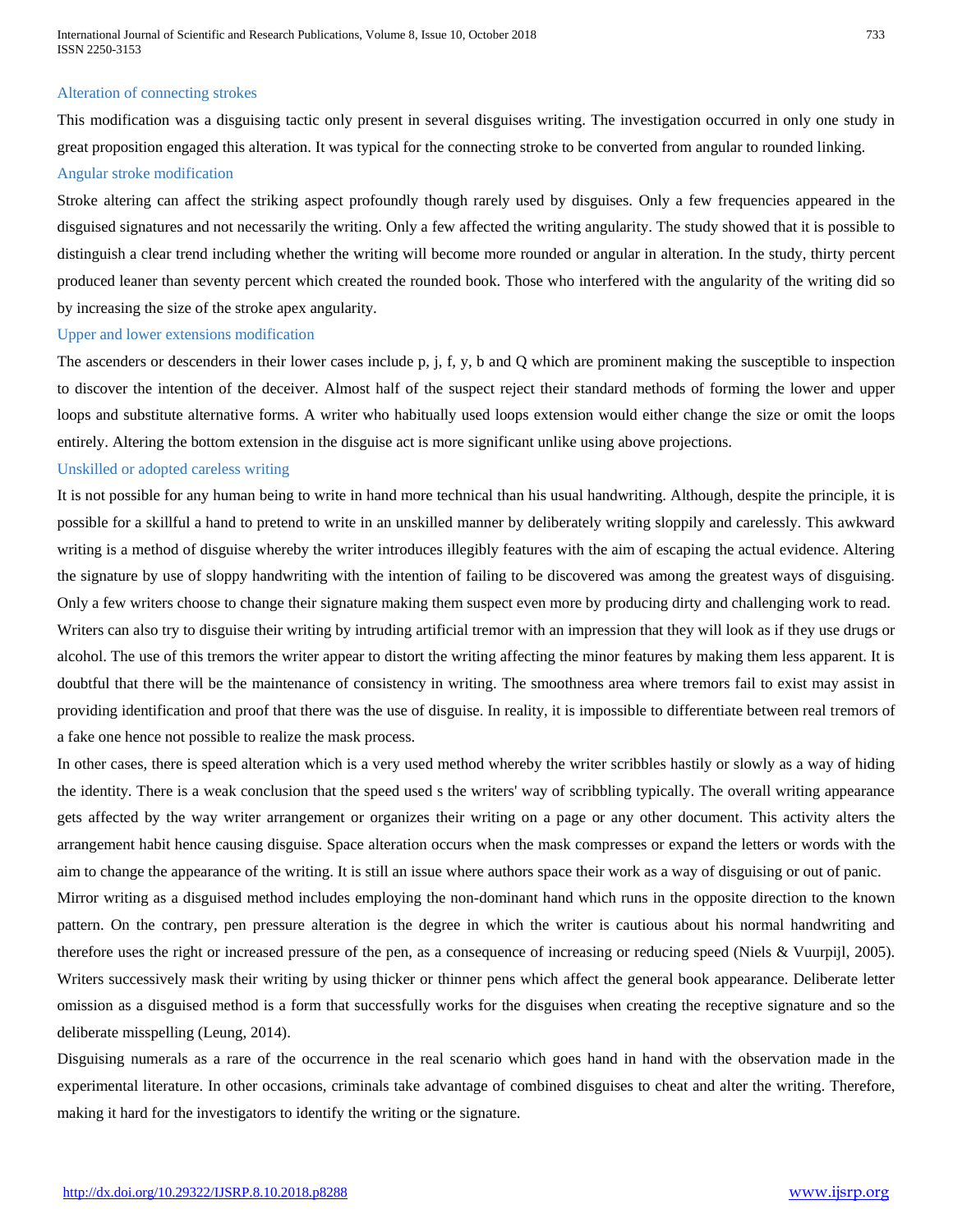The Process of the crime scene activity for evidence evaluation, help in the determination of the sequence of the events. Documents that relate to the scene may include crime confessions, threatening notes or even suicidal information that resulted in the offense. The forensic scientists look for the handwriting, inscribed carbon papers, photocopies, diaries or even shredded papers (Murphy, 2008). The questioned document undergo comparative examination, and the sample that goes through future analysis may relate to the copy of the criminal. Significantly, the sample in its original form is better and purposive, unlike the duplicate. The more the document under investigation the better the comparison hence quality conclusion.

With the use of the microscope, both handwriting and signature matters amongst other parameters show the relationship and variation making it a precise method for examination. After a detailed study, there is a likelihood that the specimens were from a single person through the qualitative probability may vary significantly. Limitations to the investigation will show qualified findings. A well examined forensic work contains many facets and requires the use of multiple scientific methods and range of instruments in the laboratories.

Consequently, the clues in the letter help investigators in determining whether the subject is telling the truth or lying. The reaction of a writing originates from a subconscious mind which at times can provide the impression to the psychologist that the one who fears from the idea do so, for they do not want exposure. The writers who embrace the writing are the type that tries to pry and snoop. Whatever the reason the proposition is the right approach for commencing a disagreement. Handwriting analysis art has two division one of which is an established and the other respectable branch. One who seeks to identify individuals by their writing is a subject of the paper.

Character assessment is a distinct activity of the humanity itself hence difficult to carry out. A short article can provide an outline of the involved theory which psych the investigator to proceed with his study more precisely with the aim of getting the matter solved. Prior the writing the suspect may stop and think what he is writing leaving a space before returning to give false information. The sudden change in the writing slant mid-page is alerting the analyst where to focus. The shift of emotion indicates that the person is deceiving the explorers. The handwriting analysis applications may take place in law enforcement hence, taking the information from a suspect or victim can increase the truthfulness of the matter because the script exposes the writer's motives. Identification of the reasons can be of advantage to the investigator.

Every individual has a motivation in meeting the same needs which include water, food, air, security, love, esteem, and respect. Life experiences may cause one to desire some needs more than others. A quick involvement with the subject affairs helps in gaining their trust allowing them to be open easily and faster. A suspect motivated by the desire for respect will require a different approach, unlike a victim who needs love. The statement will show the areas requiring further pursuing. Handwritten papers produce better information unlike the text messages and therefore an in important tool for analysis.

Under forensic science handwriting analysis require experts called QDEs (Questioned Document Examiners) who look for alterations and forgeries and then compare the result with the original sample available. Each is unique and has a different style of lettering. The QDEs search for differences in the document instead of similarities to determine the presence of forgery. They, therefore, look into letter form, sentence form, and formatting. Simulation is the process of disguising a person's handwriting or the attempt to copy another's. It is a huge challenge for it make it harder or even impossible to determine the questioned document.

The simulation can follow some factors that lead to its identification, and they include shaky lines, lots of pen lift and dark, solid starts and finishes for the lettering. These elements are present in forming letters slowly and carefully rather than the usual, natural work which is done quickly without a second thought. Through replication handwriting analysis can make inaccurate though, other features of drug, illness, exhaustion and human errors can cause unviability of information conveyed.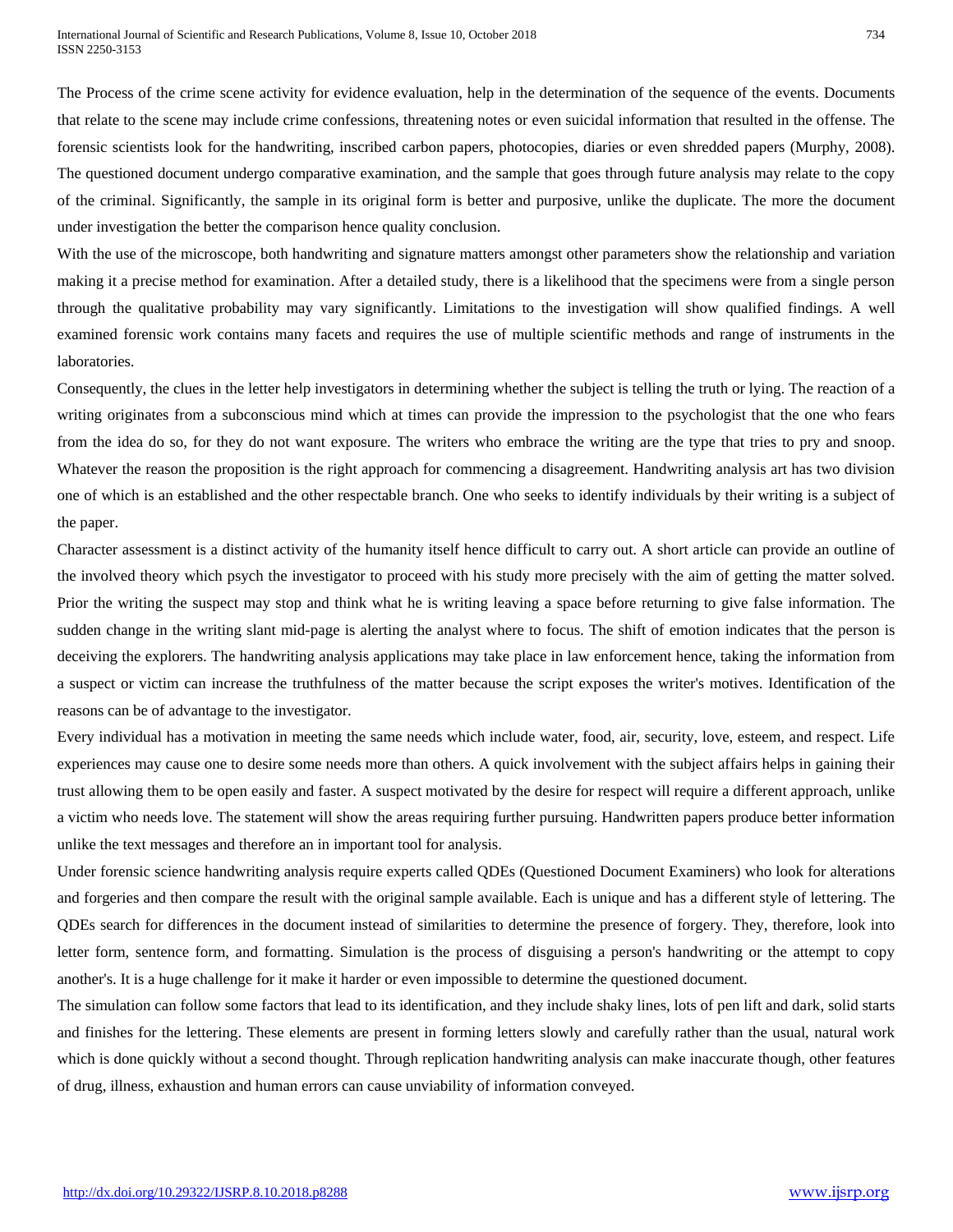Police are the first people to arrive at the crime scene. Where a crime involves a handwritten note, they may call the experts so that they can match the case with the criminal. In other situations, the note might be the only evidence that makes the suspect charged and even sentenced. Therefore, the analysis fruits are only available when the document found undergo some lab analysis. The questioning of the material is the obligation of the officer who first arrives and receives the document and finds out that it does not fit with the known case pattern. The duty to ask for assistance in analyzing the written material connected to a crime has often been a crucial decision made during the criminal investigation.

#### Protecting disputed document

People neglect paper after folding, stamping, marking and filing them. The neglected paper may be in such that it can no longer be of use due to the reduced storing condition and therefore, the disputed document should receive protection so that the writing is legible and maintains the original standard. A covering is put to protect and keep it safe until the analysis period. Guidelines followed in the maintenance of a document include the 'do's' and 'don's' which can help address complications and problems related to poor storage. They include;

#### DO'S

Keeping the document in a dry place, away from excessive light and heat that can affect the quality of the paper.

Keep the papers unfolded in cautious envelopes.

Take the papers to the examiner's lab when possible as the first activity.

# DON'TS

Don't allow anybody except the specialist to carry out the test.

Do not mark the disputed document or point at them with a pen or a divider.

Do not carry the disputed papers for an extended period.

Do not damage the paper by refolding, tearing or punching for filing purposes.

The disputed material is relevant enough to undergo investigation hence deserves proper treatment care. The packaging of the evidence to avoid losses, contamination or breakage in transit is important. Forceps, tweezer, and other tools are necessary to collect large and small items into the containers. Use of rubber gloves when handling evidence is crucial (Gawda, 2008). Each document should occupy its package so that they do not interfere with the clarity of the information. Envelopes marking should take place before packing the specimen. Only the documents belonging to the same exhibit get put in the same container. For accuracy of comparison analysis, the sample collected get packaged in different containers to avoid any close contamination. Therefore, only thoroughly, cleaned and dried corrugated papers, containers, wrappings, sealing tape are essential for evidence transportation.

Guidelines for exhibit packing include packing safely to avoid damage, to prevent contamination, uniquely labeled to prevent confusion, sealing containers with an appropriate seal, fragile documents get put between cartons to prevent damages and breakage, packaging samples affect their integrity and should be appropriate. The results from the modified sample can be of great challenge in the law court. Marking of the evidence help in identifying it though it should not impair the quality of proof or restrict examination procedures. Therefore, suitably marked envelopes should be of significant contributions to the examiner or rather putting two covering letters to accompany the exhibit is preferable.

Individualization means the uniqueness of things which can, therefore, become separated from the rest. All crimes undergo individualization because they relate to a particular person or persons. Individualization implies that; that one identifies an object and compares it with the original one with the view of determining the uniqueness. Through comparison, the individualized sample can relate to a single person by uniqueness portrayed. Also, through individualization, a conclusion determination comes through whereby the experts get all the required feature that correlate between the characteristic found.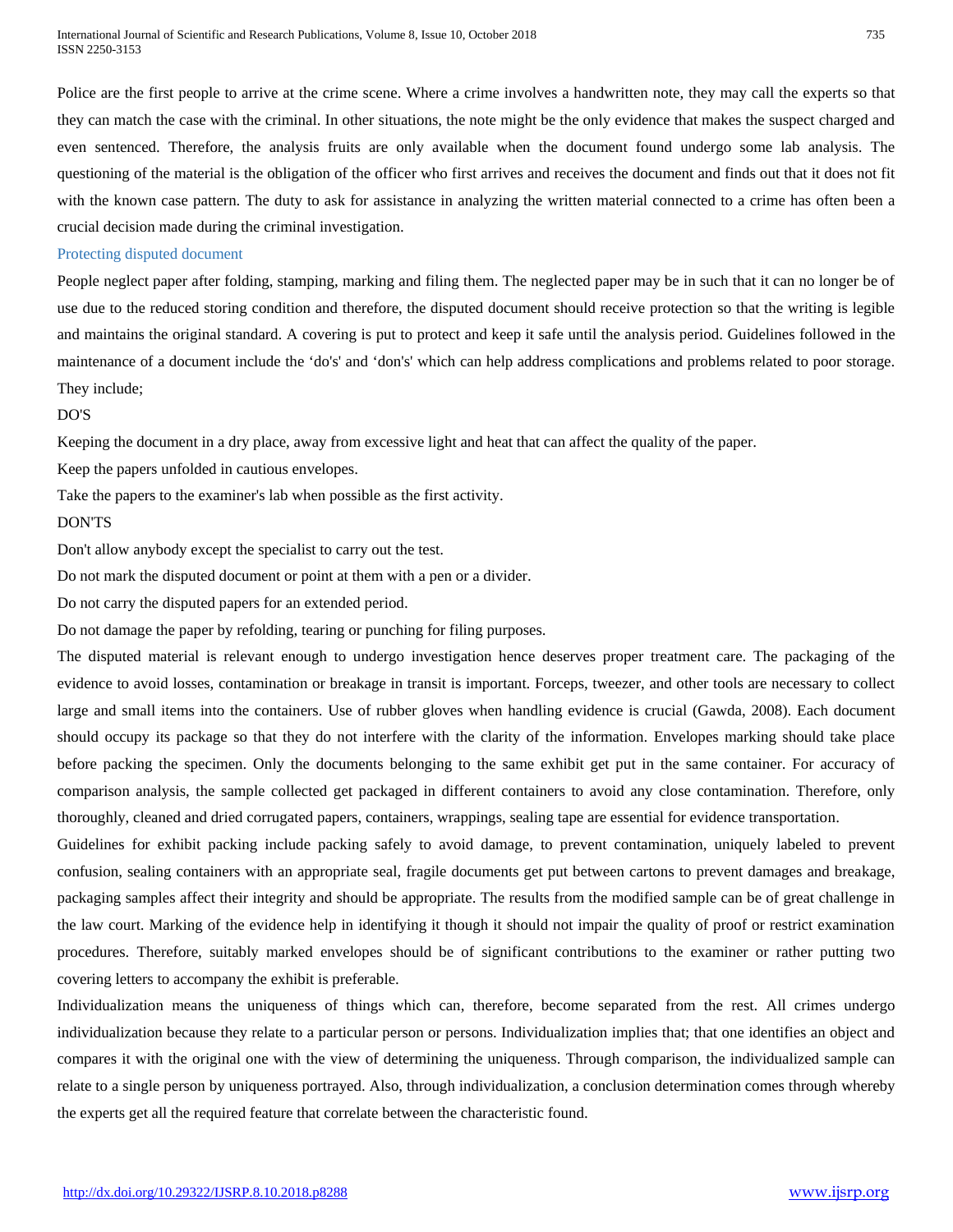International Journal of Scientific and Research Publications, Volume 8, Issue 10, October 2018 736 ISSN 2250-3153

#### Handwriting as an individualization procedure

Each writing is unique based on the individual nature which must become recognized by the experts so that individualization takes place. The experts' knowledge of theories and practical experience determine the analytical method used to examine the document. Therefore, it is of great importance to comprehend that no handwriting in all aspect can be identical. When distinguishing writing elements like variation should be put in significant consideration to determine whether it is alien, abnormal or normal. Negligence of some factors may lead to a deductive conclusion which is improper.

One should be exclusive when proving the writer of the questioned document such that no further explanation can come from keeping in mind of the possibility of imitations and the resemblance. The fundamental principle that individual feature possession exists in every handwriting explains individualization (Batchelder et al., 2009). These essential characteristics provide distinct individuality in writing and must be detectable before individualization process occurs. Handwriting character occurs in the presence of different spacing, letter shape, stylistic errors and line quality. This uniqueness of writing that assists in determining the perpetrator's individualism. Therefore, it is crucial to check the letter sizes, spacing and the quality of each line the slope and slant of his writing style.

#### Handwriting in individualization process

The process has three stages that exist as follows;

Discriminating or analysis element determination; both known and unknown items undergo analysis study or examination to reduce the subject matter to its elements. These include the behavioral habits which differentiate between products that may be precisely measurable, observable, or perceptible item aspect.

Comparison: the element of the unknown object determined through the study must undergo comparison with known visible records of the specimen.

Evaluation: similarities or differences in each item show the particular value that helps in the distinction of the samples which aid in explaining the result.

Whether information is graphical, numerical, physical or chemical, the resultant comparison must be visible. Where a large population is high modern technology may apply. Comparison task is difficult hence require scientifically mature participant (Bozza et al., 2008). Consequently, comparing the elements must consider pen movement or other instances to produce accurate information. All crimes management should be in such a way that all valid evidence can be gathered from it to ensure successive conviction and prosecution. The integrity of the sample must remain intact through the maintenance process. The investigation should follow all law parameters. Gathered samples should be properly marked after collection and preserved appropriately to maintain the value of the necessary information.

# Handwriting in crime investigation

The primary study purpose is to gather facts that provide evidence before the law court hence resulting to proving the accused participant guilty or innocent. The ability of the expert to acquire and collect the data and use it in his study to get the needed evidence a daily activity to determine their fruitfulness. The officer in charge of the investigation must possess varieties of skills and most importantly the ability to know where and how to find the necessary information to act as proof. Handwriting is a way of expressing words in the form of a language such as speech which leaves the long lasting effect. Handwriting specimen, therefore, is a compact set of authors experimental unit which when adequate contains the required information from a known source (Taroni et al., 2012).

A sample in forensic handwriting analysis, handwriting recognition, and signature verification refer to a handwriting specimen. Out of habit sub conscious pattern series forms scribble. Identifying lettering on documents of a particular person is possible. Again, the investigator may be able to recognize the handwriting on the document to be of the perpetrator previously examined which rarely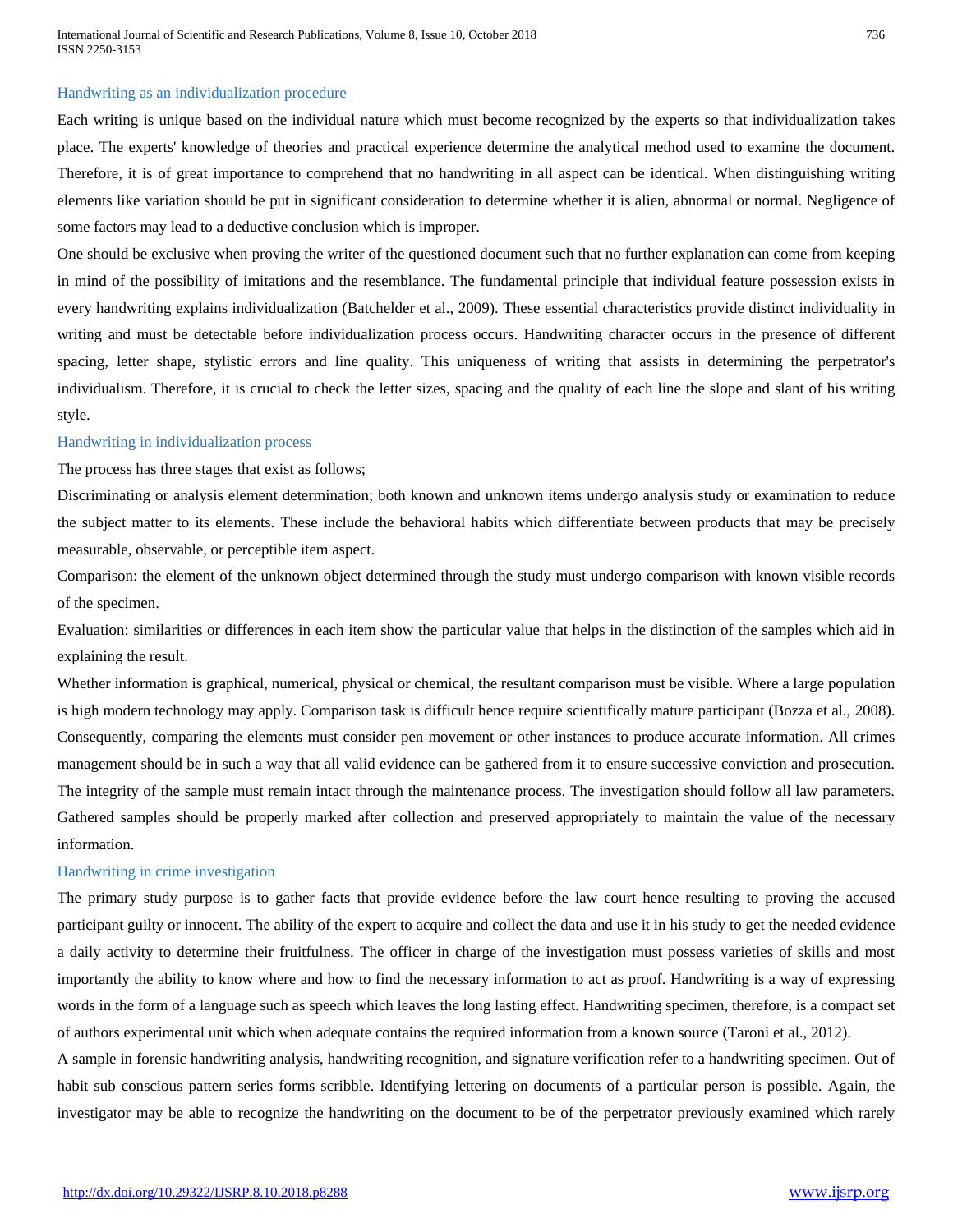happens. A report includes letters, text, database and spreadsheet file or even any written piece of information produced or given to an organization or an individual. Handwriting specimen include collected and requested samples (LeBrun et al., 2012). Requested samples are signatures which aid in conduction of handwriting comparison. The example occurs when a person requests for the script service assistance from experts.

Letterings executed at the investigator's request get referred to the required standard. Collected standard preferably are the materials gathered for investigation work because of their natural or healthy products in most cases (Turvey, 2011). These rules are similar to the questioned writing in that they possess similar letters, letter location, and combination which may be difficult to find or may fail to exist in advance. Message construction, their connection, their stroke, and height together with the spacing of the words and letters include all the characteristics necessary for comparison. The shading, size, skill level and speed are also inclusive.

On the other hand, asked writing get influenced by conditions and know they are subjective to in some examination. If the author is the actual writer that request the copies, the alteration of the specimen may exist and if not circumstances may induce nervousness that may affect fluency of scribbles. For one to compare the handwriting samples requirement is necessary from individuals considered to be the writers meeting the following conditions;

There must be enough examples to show the habit in executing the questioned parts and also to rely on the consistency of execution of particular practice. The natural writing varies from one location to the next, and from one individual to the next unlike when using machines like photocopying device. The standard of writing must be sufficient to reveal the range of variables involved. For practice or skill hands six signatures extended in one or two pages may prove sufficient while we for other the necessity may increase.

The samples duplicate the nature of the questioned writing. Many obstacles may interfere with the handwriting of the individuals which include the temperament, age, circumstance as well as writing tool. The duplication of the standard extent varies based on the controllability of these variables. Therefore, the comparison will exist where materials are alike and similar age combination, words or phrases and also by use of the same paper and instrument. The similarity in the writing features may provide insufficient evidence hence cannot define the conclusion where the suspect become convicted.

The samples consist of both the requested and the collected ones. The obtained standard indicate the reliance degree placed on the required writing which may fail or get tampered. Connected standards are mostly the repeated habits in a regular book and can be more contemporaneous with the previous document. On the contrary requested document can give duplication of letter combination of the experimented materials.

The collected sample includes some original ink which has a three-dimensional letter ring to them in that the aspect of control of instrument especially pen pressure and position may become calculated or observed. Such characteristic of scribbling may be crucial in the studies.

# **IV. Purpose of writing**

One may write to express many things which are happening in their lives or the plans to harm others. The reason behind the book may include: plotting to do harm or evil to others through threatening notes aiming at stealing, squandering and despise. Some devious intention may encourage the person to write their motives. Therefore, the person writes carefully and consciously like an imposing criminal threat on the script. Another reason for writing maybe due to impatience and agility hence it is a slow writing technique adequate only for the slow thinker to the individuals who are thinking ahead, the action becomes an irritating one.

The agile mind may act to the drug for example in a cruel manner tormenting them in the paper. Similarly, some may write to express the emotion and others fatigue. The impact will show in the journal which certainly will vary with this traits especially if the person is carrying out disagreeable chores that require a lot of output and concentration. Others do write to show their emotional disturbance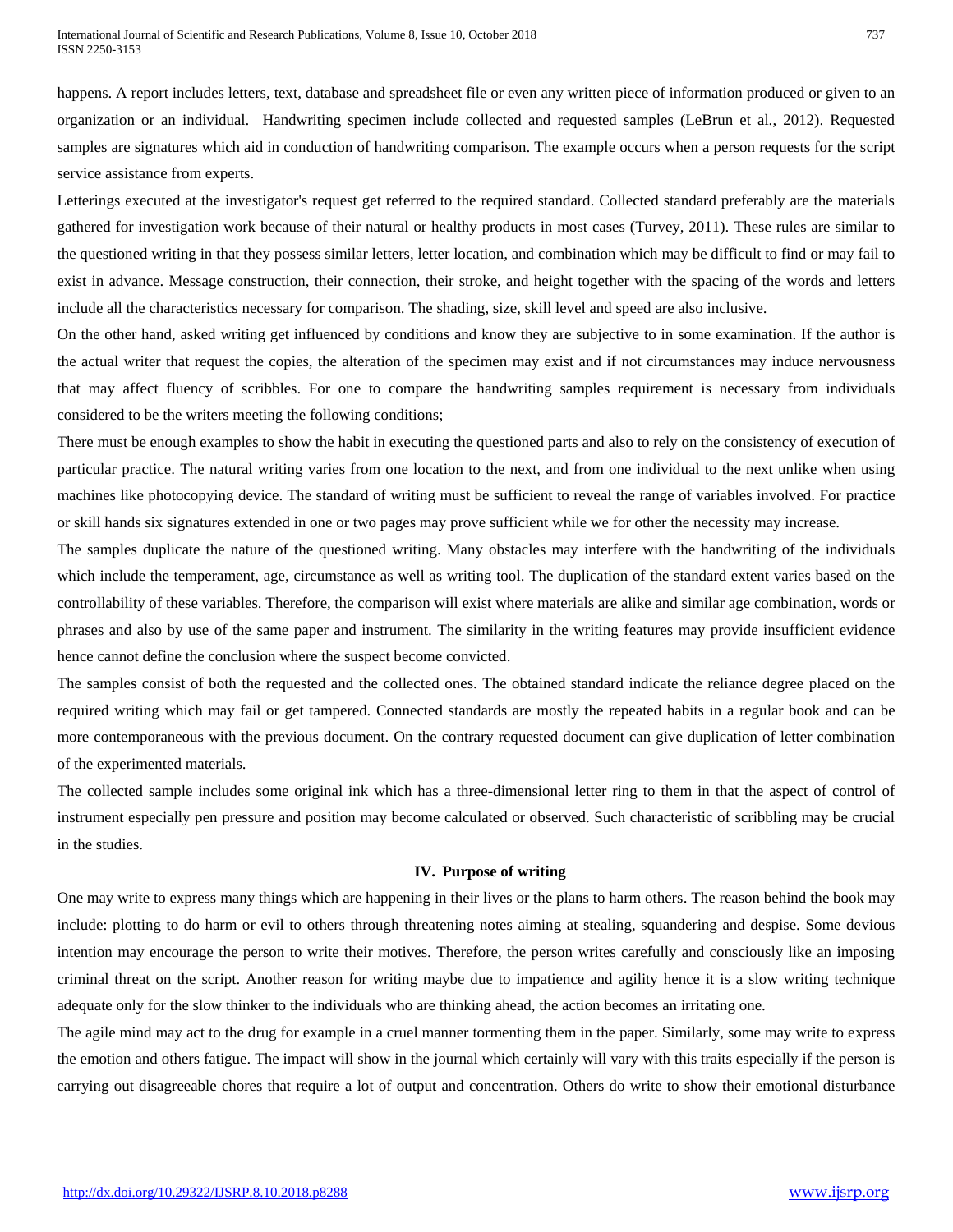hidden from the active mind. A pen, therefore, becomes driven by the increasing emotions will move differently from that of a calm person.

A person intending to commit a rape murder case will reveal his intention in his writing. The shock of previous experience may show scarce and may lead to struggle when trying to indicate the kind of torture, game and other things that may remind the person of the past. Writing is also an act of docility and truculence in case certain standards do not succeed. In this case, individuals who like to make things harder for others can have a great chance of distorting their handwriting to make the reading impossible. Those who fail to conform can also cheat in their writing and so will the gentlemen who are afraid of being made accountable for what they wrote.

Writing can reveal some social attitude in the form of communication which may reach out to and influence many readers. How the writer points out his matter of common sense reflects his view. A courageous outgoing and trusting writer who is cheerful will always close to the next page differently unlike the person who hate and fear people. Some authors engage in writing to reveal their appearance and therefore, they tend to write in a manner in which they feel necessary. Moreover, his taste, the look will show in the script.

The work of the responsible officers is to bring back to life the dead files bring out their new identity necessary for comparison. Handwriting found on a certificate of ownership, a piece of paper collected at the scene, and offset of ink on a blotter, notices in a memo book or any other writing proof to be of use after analysis. Great care in the collection a preservation of documents submitted is necessary for maximum output. The uncontaminated material carries the highest quality evidence and anything below that, that is, a photocopy is better than nothing but has little-qualified yields.

The forensic analysis involves other factors such as DNA testing, crime scene investigation, voice identification, fiber analysis, narcotic analysis and fingerprint analysis. In the area of questioned notes, handwriting analysis is a fundamental part that involves examiners study for some alteration, faking of the available document. It is a repetitive activity that relies on broad knowledge of the way people shape their letters, identify the uniqueness of each letter formation as well as discovering of physiological processes behind the note.

As a science, handwriting analysis involved primary school learning of how to shape and style the letters. It involved students writing the same way, but over time each developed their style leading to distinction. The analyst undergoes training that enables them to distinguish individual characteristic from style features accurately. Personal virtue is most significant part of forensic analysis. Comparing to documents that relate to known and unknown authors starts by checking the differences and not the similarities since they are more. Therefore, after discovering the differences, it will tell if the same person wrote the two materials. Sufficient dissimilarities in the distinct characteristic without disguising the copy of the handwriting show that the documents were not from the same person. However, little differences with enough similarities in the traits of the two papers demonstrate the possibility of a single author.

# **V. Materials and Methods**

# Collecting specimen

Questioned materials may include wills, titles deed, contracts, identification cards, seals, stamps, checks and handwritten notes. Other documents originate from machines and include faxes, photocopies, and printed materials. In some cases, digital signatures and graffiti get put under examination. However, these documents cannot provide the type of quality evidence required. Documents that don't contain identifiable markings that are visible may provide quality impression when underneath under similar documents during the writing process. The reconstructed shredded material can be of great help. Moreover, rubber stamps, writing instruments, envelopes and other office equipment in possession by the suspect may be valuable when in the hands of an investigator. In digital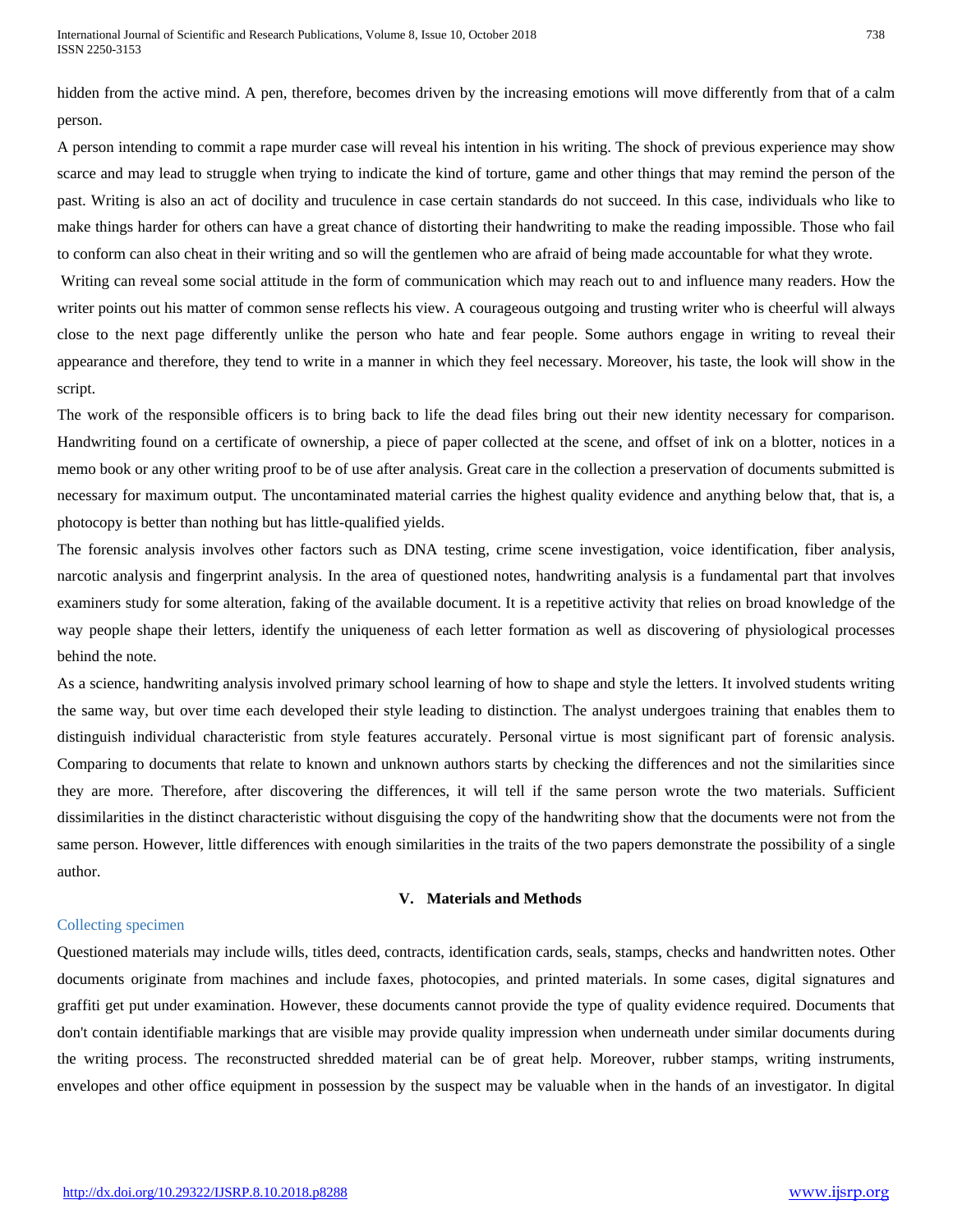materials evidence may be hidden from the metadata of files, hence providing information that aid in the tracing of the suspect and the age of the script.

The known specimens collected by investigators is crucial in determining the comparison of information of the material in question. These samples may be from any source so long as it links to the evidence be it a machine or an ink manufacturer. Areas requiring handwritten samples are put into two categories that include; collected scribbled specimen, which involve document got from the scene and requested writing examples, which are materials from required by the specialists (Chapran et al., 2008). These specimens are carefully made under special conditions with the author get investigated. Sources of the sample may come from items like letters, canceled texts, diaries, medical records, and signed receipts, tax files, and other legal documents. Analysis of the writing materials requires qualified forensic examiner such as Senior Digital Forensic Examiner in Abu Dhabi.

#### Analyzing a sample

Evaluating the scribbles is an extended and careful procedure that consumes a lot of time, under appropriate circumstances, considering lots of comparison of samples. It is not a matter of looking a letter and concluding that there is a similarity rather it requires an extreme critical thinking to distinguish the shape, style, and format of a word structure (Risinger, 2010). There are real variation within a single document in a person's writing, for example, having eight questioned document and eight exemplars from a single suspect show that the letters and the words in both text have similarities if the person is the author. This profession deals with thoroughness and not guess work.

There is a use of a microscope or a magnifying glass in the comparison process where the analyst looks deeper into the individual's traits. The examined document require lots of magnification equipment whereby hand magnifier enlarges materials from two to ten times and may include some writing capabilities as well as brightening the field of view. Many types of microscope show details more carefully. A binocular microscope is efficient because it has two eye pieces and the viewer can focus on both eyes. Moreover, the microscope has a third viewing tube that allows a video camera attachment for videography or photography.

Digital microscopes can combine visuals for enlargement with digital capture technique that allows the viewer to see the enlarged image on the computer's monitor instead of using the eye pieces. Starting out with little power is ideal for the first examination of a document then zooming in closer to the inspection area required. A comparison microscope is the most crucial type of review of a record. Two scripts get viewed side by side after positioning the images closer to each other (Tilstone et al., 2006). Use of different filter color in each document by the examiner lead to viewing the two segmented areas overlapping each other.

After a kidnapping scenario and a letter put near the door. It contains the following information that required the expert analysis.

have your daughter.

*The document under investigation.*

The suspect under questioning gave a sample that related to the same message and included the copy below.

have your daughter.

*Suspect's document.*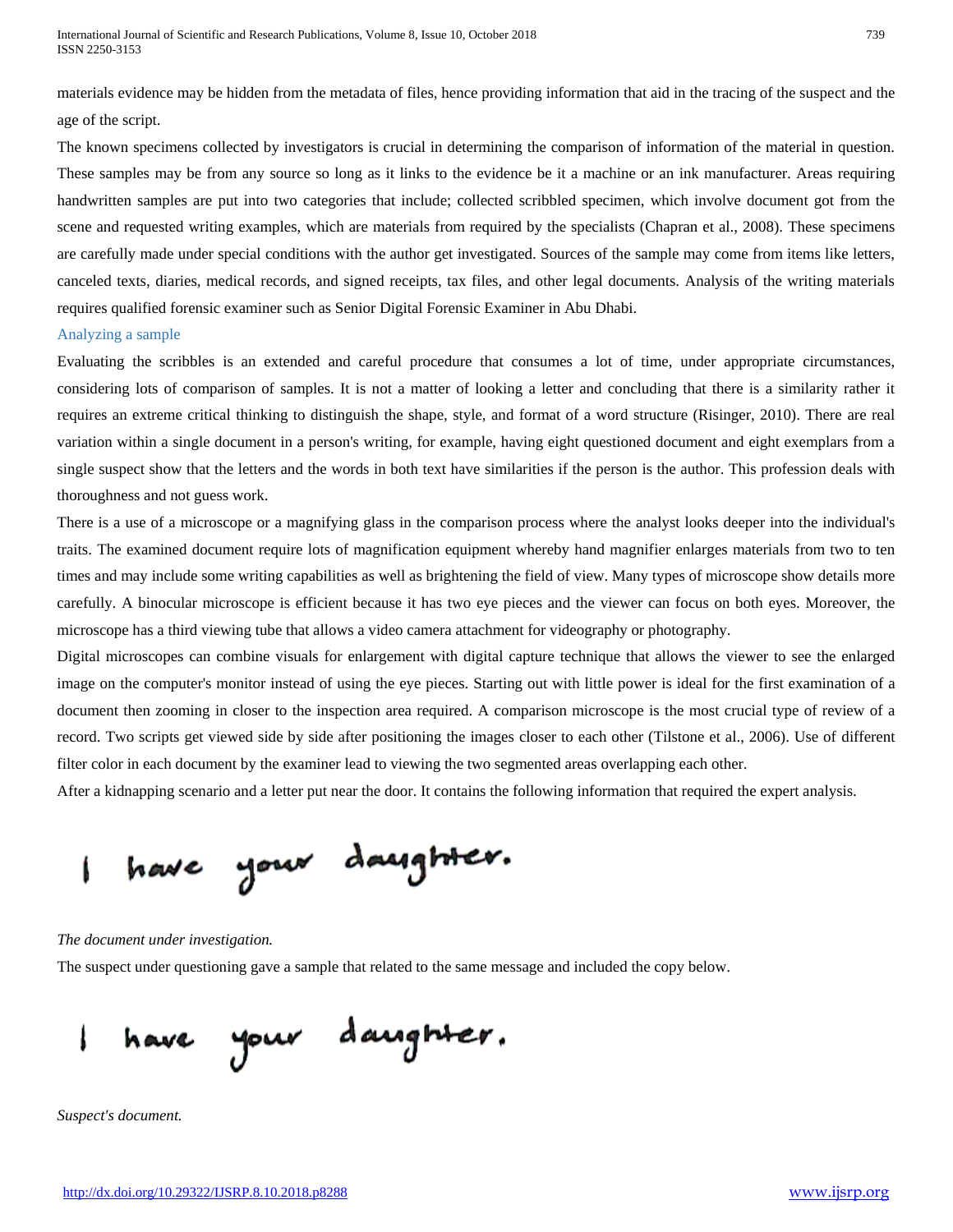By the look of the two scribbles, they do not vary enough to declare that they got produced by two different people. But on closer glance, they appear quite similar and therefore require a table that shows the varied form of each letter present in the questioned copy. Discovering an "a" that looks similar to the "an" in the table, it becomes skipped since the interest comes in where distinction exists. Each letter copy gets taken by use of a digital camera in step by step process. Separate table's usage in differentiating upper and lower case letters is significant.

*The comparison becomes shown below.*

have your daughter. Í

| a              | ۹.<br>உ              |
|----------------|----------------------|
| d              | ₫                    |
| $\overline{e}$ | e<br>£.              |
| $\overline{a}$ | $\frac{g}{\sqrt{2}}$ |
| h              | <u>h h</u>           |
| I              | 1                    |
| 0              | مع                   |
| $\overline{r}$ | <u>۳</u>             |
| t              | ±                    |
| ų              | عاط<br>ے             |
| V              | <u>يد</u>            |

*The same kind of the table follows showing the suspect script as shown below.*

have your daughter. I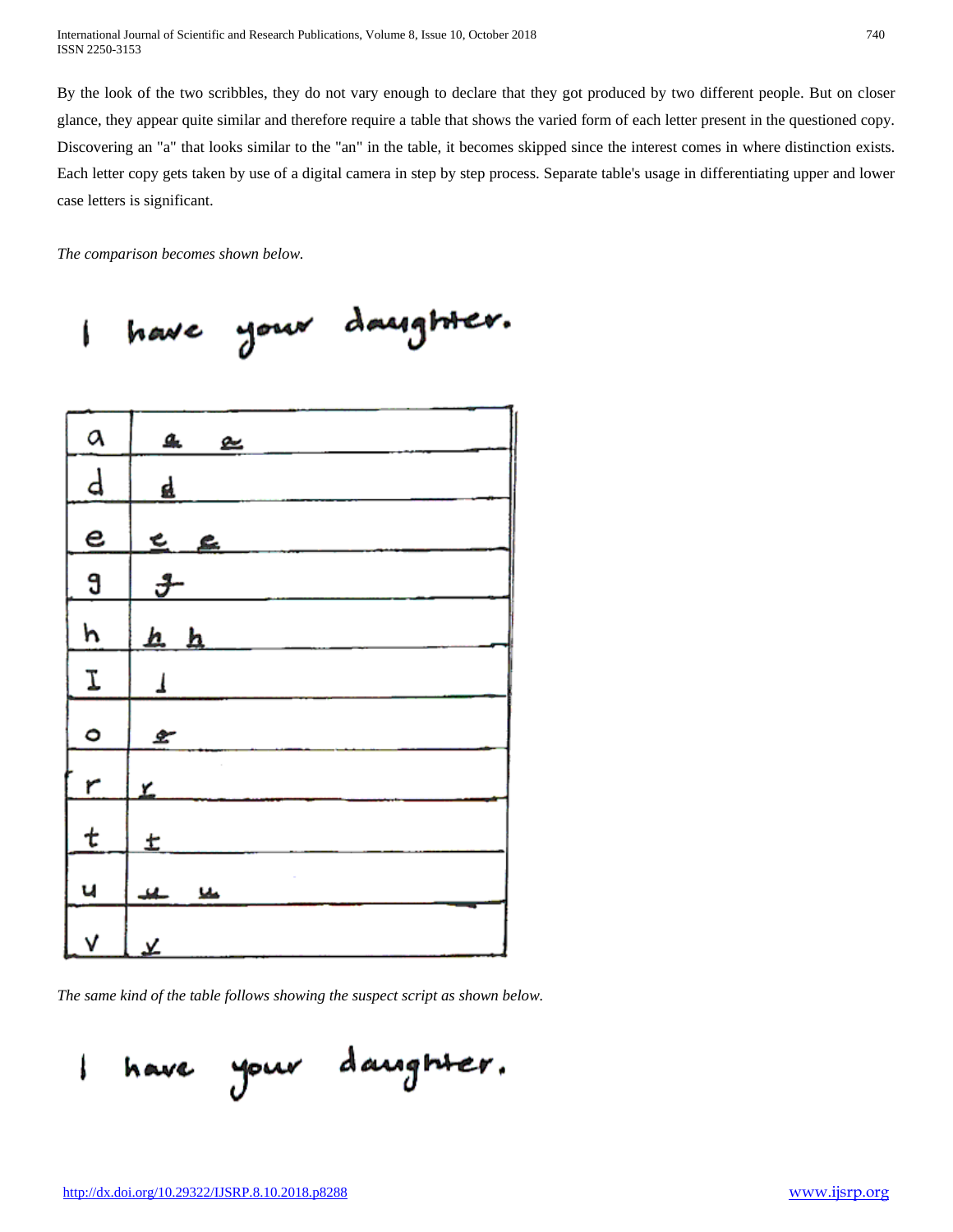| q             | ₫.            | $\underline{\mathbf{a}}$ |
|---------------|---------------|--------------------------|
| d             | ₫.            |                          |
|               |               |                          |
| $\epsilon$    |               | 2 <sub>2</sub>           |
| 9             | $\frac{g}{f}$ |                          |
| <u>h</u>      |               | $h$ $h$                  |
|               |               |                          |
| $\mathbf{I}$  | T             |                          |
| $\bullet$     | 2             |                          |
| r             |               |                          |
|               | $r$           |                          |
| $\ddot{\tau}$ | 土             |                          |
| u             | 앀             | $\underline{\mathbf{M}}$ |
|               |               |                          |
| $\checkmark$  | X,            |                          |

The two tables get compared to find out if there is a match between them. Since it is a single sentence, there is a restriction of choices. Potential matches for every letter shape and structure under real circumstances would be present to discover a perfect match for the letters in the exemplary that occurs in the questioned document.

| a                     | $\cong$<br>۹. |
|-----------------------|---------------|
| d                     | ₫             |
| e                     | ደ ደ           |
| 9                     | j.            |
| <u>h</u>              | <u>h h</u>    |
| $\overline{\text{L}}$ |               |
| $\bullet$             | z             |
| $\mathbf{r}$          | x.            |
| t                     | £             |
| u                     | м<br>ڪ        |
| ٧                     | ¥             |

| ۹                   | $\mathbf{a}$ a    |
|---------------------|-------------------|
| d                   | 4                 |
| e                   | <u>ي ي</u>        |
| 9                   | $\delta$ -        |
| h                   | <u>h h</u>        |
| I                   |                   |
| $\bullet$           | £.                |
| ŕ.                  | $\times$ $\times$ |
| $\ddot{\mathbf{t}}$ | Ł<br>ı            |
| u                   | у,<br>- 44        |
| V                   | Ł                 |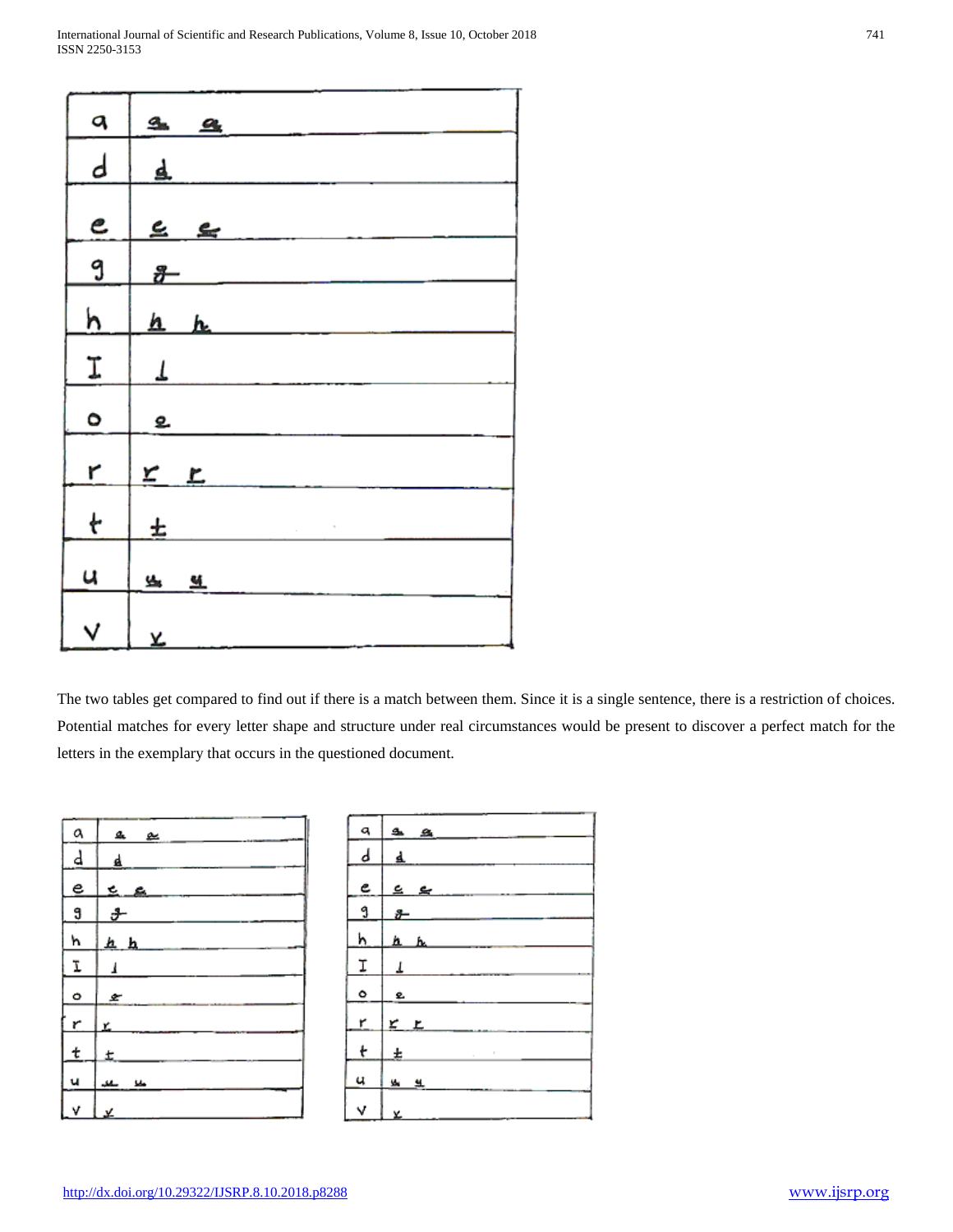#### The questioned and exemplar tables

For generalization purposes, the tables get put side by side for comparison of the initials tables. A match is evident in the two document hence the same person wrote both scripts. The issue comes in where the person discovered was trying to disguise the text. The results lead to incorrect data hence making it hard for determination of the actual kidnapper. Fortunately, there are ways in which investigators can recognize forgery from a script. They include the use of dark and thick starts, shaky lines and finishes that appear dull. Again, there is an identification of lots of pen lifts that result to a slowly and carefully letter forming rather than quick natural writing.

#### Gender and age analysis.

Handwriting analysis can provide little information concerning the personality, age, sex and intent of the writer. After analyzing many writing samples over several years back there are still seem no accurate telling of the age of the writer from the script (Harrison et al., 2009). Though, an experience can give one the ability to guess the author's age which can be wrong at times. Records show unavailability of research that determines the accuracy of factors like gender and age. The analysis reviews some trait and nature of a person in that a fifty-year-old woman can appear to be immature in her writing while an eighteen-year-old teenager may possess maturity. Therefore, it was difficult to predict that the age of the person based on scribbles.

The sex of the writer, whether male of the female cannot show evidence that the writing is from either of them. Though, the handwriting can still tell whether the writer has the feminine or masculine characteristic. The age of the person is not evident in the handwriting but can reveal the maturity or immaturity of the personal emotions.

Classifying handwriting into different groups include the following nationality, age and gender have several purposes. In forensic science the classification of writing aid the investigators in focusing on particular groups of the writers (Jiayan et al., 2005). However, the only little investigation got a chance to explore this filed due to limited understanding and its different characteristic. Classifying handwriting into demographic type get carried out in two steps that include classification and feature extraction. For a system to perform, there is a dependence on the step of feature extraction that helps in characterizing elements making it possible to differentiate.

Several geometric elements in this study are necessary to propose characterized handwriting and take advantage of the element to carry out the grouping of handwriting about nationality, gender and age (Peterson & Leggett, 2006). Combination of this features uses an analysis method known as random forests and kernel discriminants. The rates of classification received from an individual dataset show that there is 55.76% for the range of age prediction, 74.05% for the prediction of gender. 53.66% for prediction of nationality when writers produce the same writing text and 47.98% for the prediction of citizenship, 73.59% for prediction of sex and 60.62% for the prediction of range age where the writers use different handwriting text.

Categorizing handwriting into handedness, age, gender, and nationality helps in the application of several classifications in the field of the forensic domain by use of classes of the script to investigate and categorize suspects based on their criminal activities. Also, taking each category separately and processing it would lead to better results in the discovery and verification of the writers (Sommer et al., 2008). Many experts made a proposition of a system which categorizes handwriting into social categories by use of macro-features introduced in the individualism of writing. The featured deal with items like paper movement, stroke formation, pen pressure and word spacing and proportion.

After investigation writer gave feedback that there was an increased classification accuracy of 86.6%, 77.5% and 74.3% for respective age, gender and handedness category. Unfortunately, in this case, the writers were to produce the same text which is not the case in many criminal activities around the world. Therefore, real forensic work becomes unreal. Moreover, the data include the study is not available in public. Other authors carried out handedness and gender in the internet system which provides temporal data about the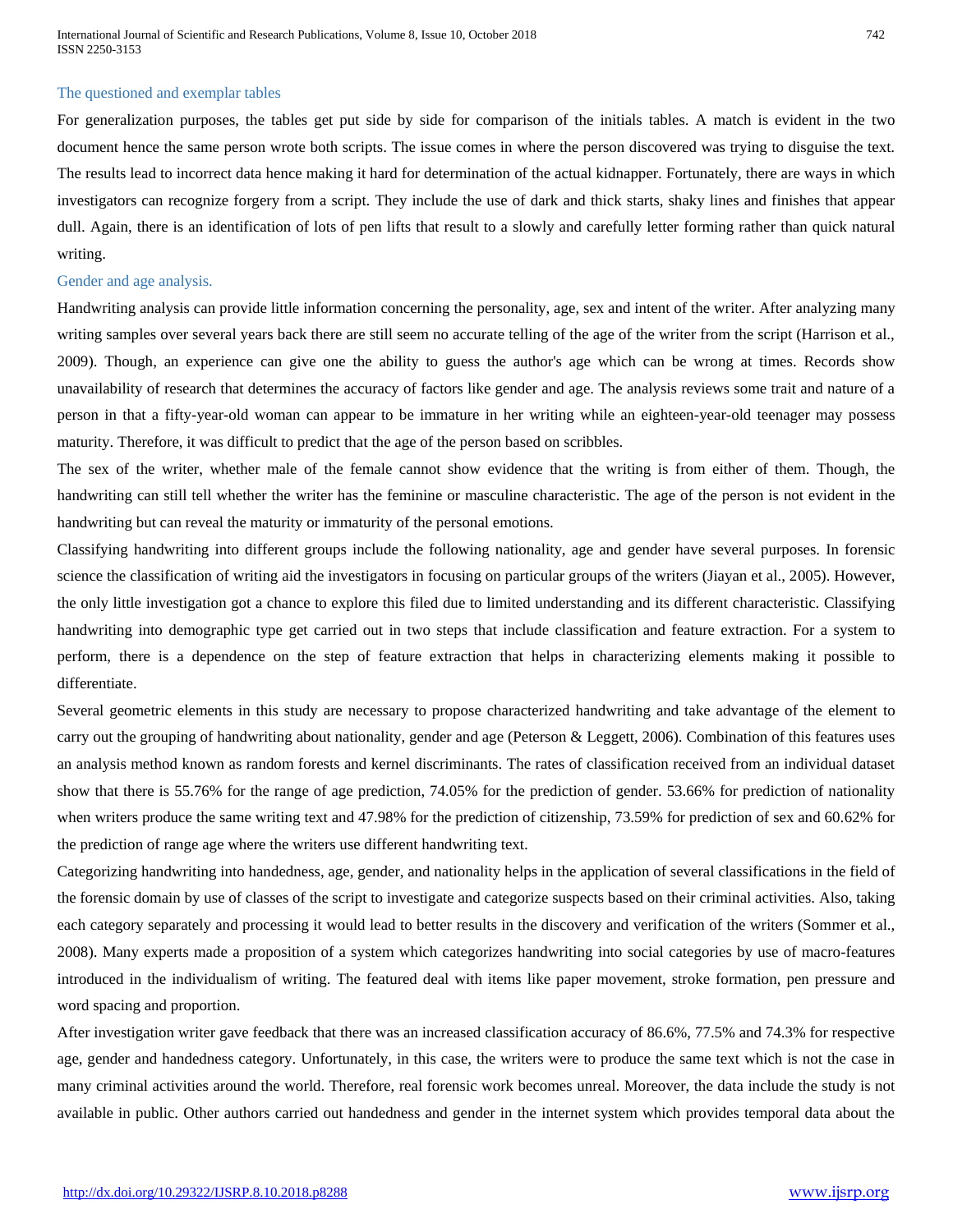writing (Karki & Singh, 2014). These authors made use of twenty-nine features set which became extracted from both online and offline information where the offline representation and the applied assistance received from the Gaussian mixer and Vector machine model to carry out the classification. The report showed a performance of 84.866% for the handedness category and 69.06% for gender group.

Recent studies published by the author in separate cases that focused on the fulfillment of the internet mode and offline mode where the result for the offline system was slightly better than probability event by 55.39%. There is a proposition of a new technology that helps to detect the nationality, gender and the age range of the writer based on handwritten document (Mouly et al., 2007). A group of novel features become proposed and elaborated including the curvature, directions, tortuosity, edge-based directional feature and chain code. The features get mixed by use of different classifiers including the random forest and kernel discriminant. These methods become evaluated by use of QUWI database the only public dataset available; Theta contains annotations concerning age range, gender, and nationality.



# General scheme

The procedure in use consists of two main steps that include classification and feature extraction.

# 2 Feature extraction

According to this step the characterizing elements get removed from the handwriting such that the pen is independent, images get first categorized into two whereby Otsu thresh holding algorithm is used to make the system (Nicolas et al., 2015). The subsections involved describe the features that are present in the study. The features do not agree with a single term but their definition gets based on PDF obtained from the writing pictures to give traits of the writer's personality. PDF explain the possibility of different features taking a given value. The developed elements and the equivalents are used in legal action by the document examiners and graphologist to give distinction between the various writers' categories.

# Direction feature (f1)

The method is useful in the writers' identification. Its use closely looks like the one proposed by another author like Matas. First, there is a computation of Zhang skeleton of the binary image. The frame does not produce parasitic branches as other skeletons do. The structure undergoes segmentation at its connection pixels than the pixel become traversed by use of predefined order that favors the four neighbor of connectivity. For every pixel, there is a consideration of 2N+1 that neighbors pixels that get positioned at the center p. There is a linear regression of the pixel that provides the proper estimation of the pixel p tangent. The N value becomes empirically set to five pixels found throughout the paper. The PDF of the resultant direction shows the random sector for which the empirical set value size is 10.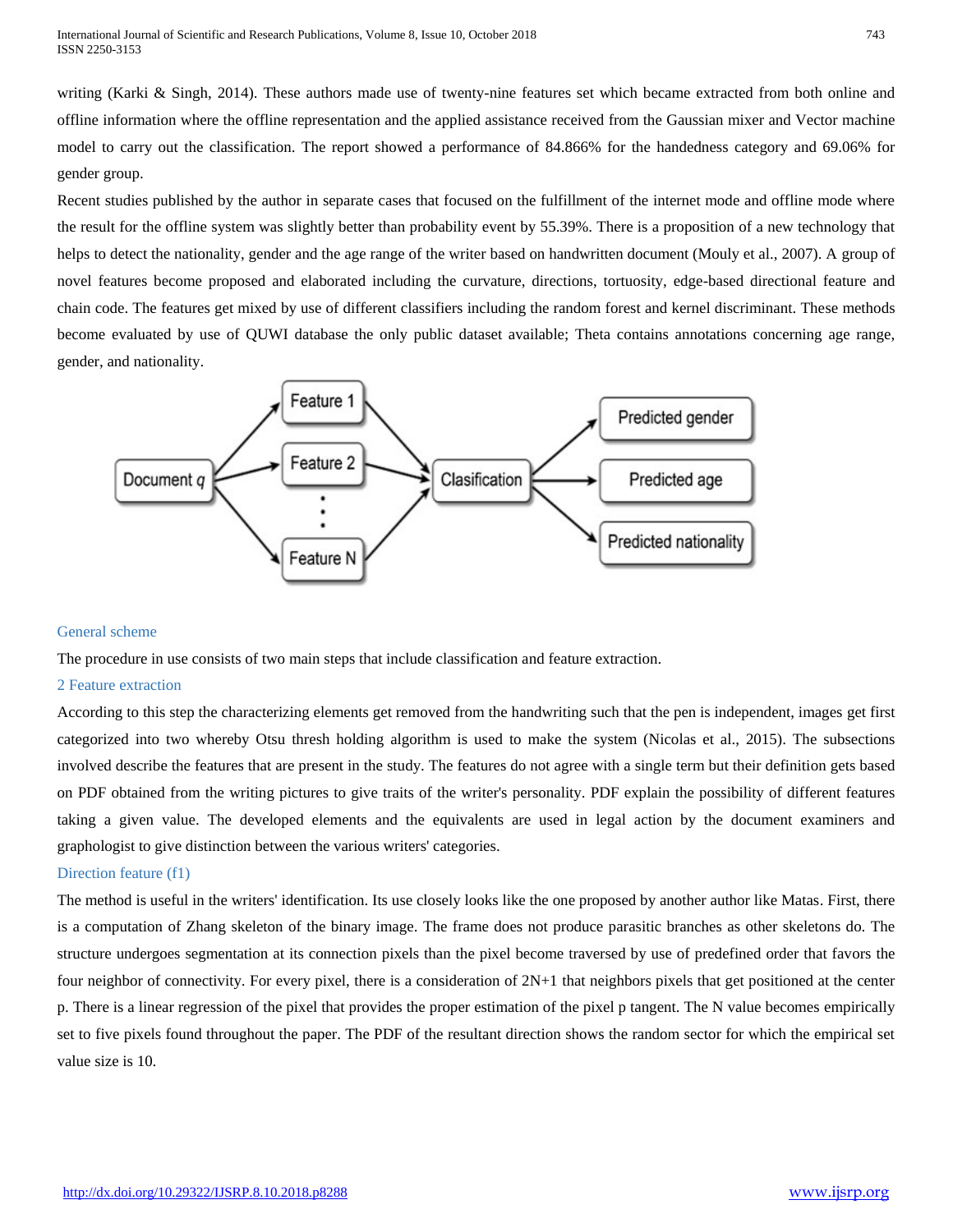# Curvature feature (f2)

In the examination of the forensic document, there is a shape acceptance as characterizing feature. The method gets adopted as follows where every pixel p that belongs to the contour, the experts consider it as a nearby window of size t. Inside the window computing the pixel number (n2) and the number of the other pixel (n1) that belong to the foreground and the background respectively. The difference (n1-n2) positive where the point on the contour is negative and convex at the point where the contour is concave making it a good indicator of the shape local curvature. Therefore, the curvature get estimated as  $C = (n1-n2) \div (n1+n2)$ . C occurs on the binary shape where t is 5. The PDF, on the other hand, is set to 100 making the computing curvature the novel in the offline fields of writer categorization and identification.



# Computing curvature

On the curvature above the red color represents maximum curvature while blue color represents the minimum curvature.

#### Tortuosity feature (f3)

The feature aid in distinguishing between the smooth writer and the author who write slowly to produces a twisted writing. For the estimation of this curvature every pixel of the book, the longest line segment that cuts across p determination occur and gets included in the foreground as shown below;



Tortuosity computation

a- represents the length of maximum crossing portion where red is the correspondent maximum length and b- blue the minimum one. The PDF or the longest traversing section of the angles become produced in the vector with of size 10.

#### Chain code feature (f4 to f7)

Through scanning of the text contour which generates chain code and assigns to each pixel a number that relates to its location concerning the other pixel.



a- Chain code generation order, b-shape, and c-corresponding chain code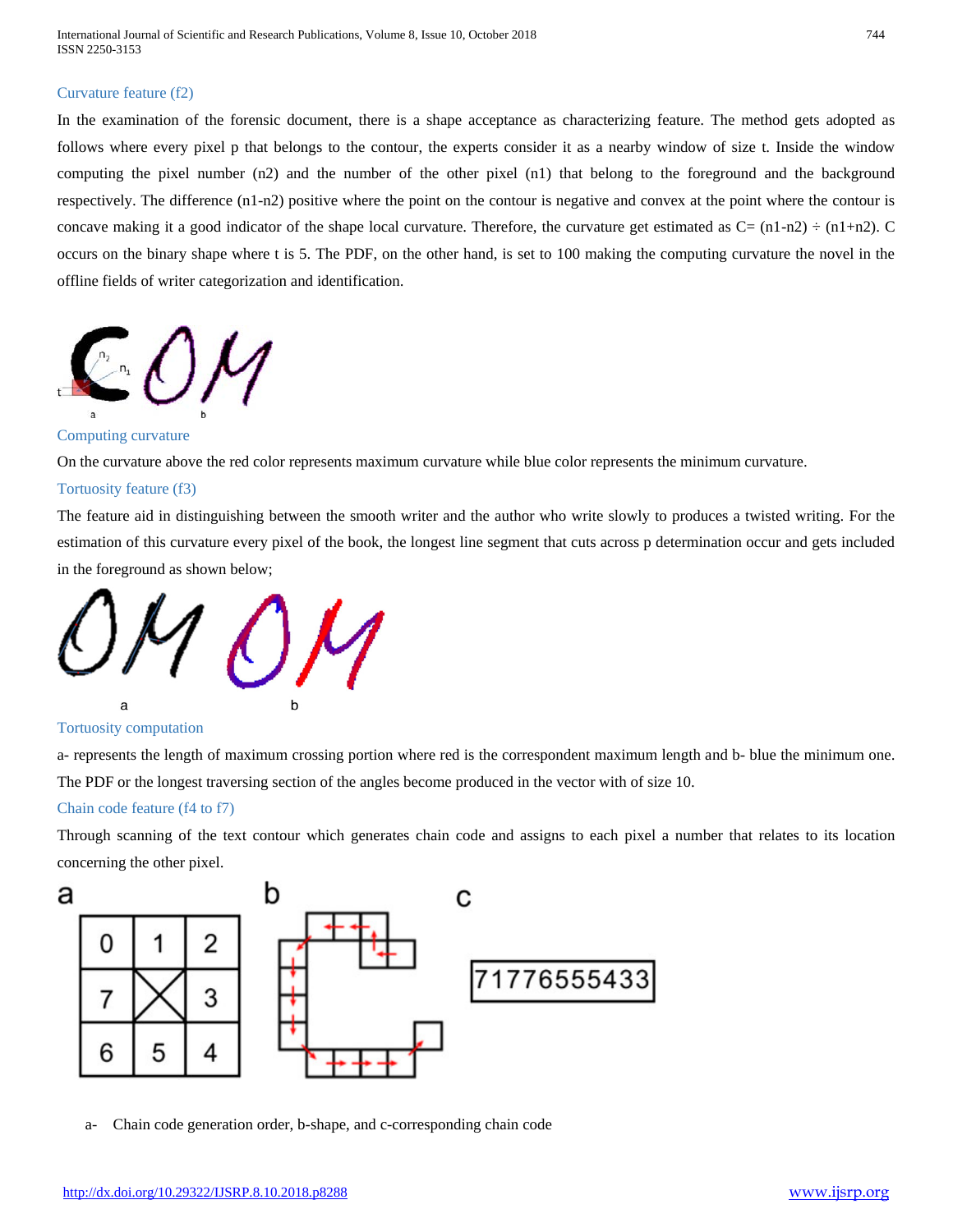These features make it easy to categorize a sufficiently detailed curvature distribution in the handwriting where the chain code occur at different orders as below;

F4 is the PDF of I forms found in the list of string code in that I represent 0, 1,…..,7 of size 8.

F5 is the PDF of  $(I, j)$  forms found in the list where I, j represent 0, 1,...... 7 of size 64.

F6 is the PDF of I, j, k and f7 of I, j, k, l of sizes 512 and 4,096 respectively. Not all the forms of the succession of the chain code can get achieved such as the system from 1 and 5 and therefore, the PDF equal distribution is 0.

# Features of edge-based direction (f8 to f26)

This features give a full delivery of the leadership and can occur in several sizes by positioning the window at each center of the contour pixel. Then, counting the number of occurrence of each direction.



The features get computed from size 1 of PDF 4, (f8), to 10 of PDF 40, (f17). There is an extension of these traits to include both the contour of the free window and the whole window computed from size 2(f18) of PDF 12 to size 10(f26) of PDF 220. Classification

In this step, the features get used to deciding the category each scribble belongs. When carrying out the classification of each trait of the vectors get used as an individual input for the categorizer. For example, f1 is an input of element vector 10 for the classifier. The combined features when using the classifiers analysis with the help of spectral regression which becomes given as follow; application of the two classifiers become justified by their capability to train on massive databases and achieving higher rates of classification.

# Random forest classifier

It is a method of classification that works by making a lot of decision trees during training time and producing a class which represents the mode of the classes. In this case, the classifiers use R forest library which is random.

Use of spectral regression in KDA ( Kernel Discriminant Analysis)

SR-KDA requires solving a set of problems that involves regression where computation of eigenvector is not present. By so doing there is an improvement in the complexity of computation allowing large matrices to get handled.

# $f(x) = \sum_{i}^{n}$ =1nσiK(x,xi)

The resultant classifiers in the classification become presented on QUWI dataset

# Evaluation

It involves describing QUWI database then analyzing the results as shown;

# Dataset

The dataset represents the gender, age, and nationality of the writers who produce one text and another text that differs to all writers. The writers have different ages, genders and come from different countries. There exist only a few left handed writers useful for handedness detection. Seventy percent of the dataset become used for training and thirty percent for testing the analysis which gets completed in the data set involving 1017 writers. Each feature correlates to a PDF of several sizes which is a separate predictor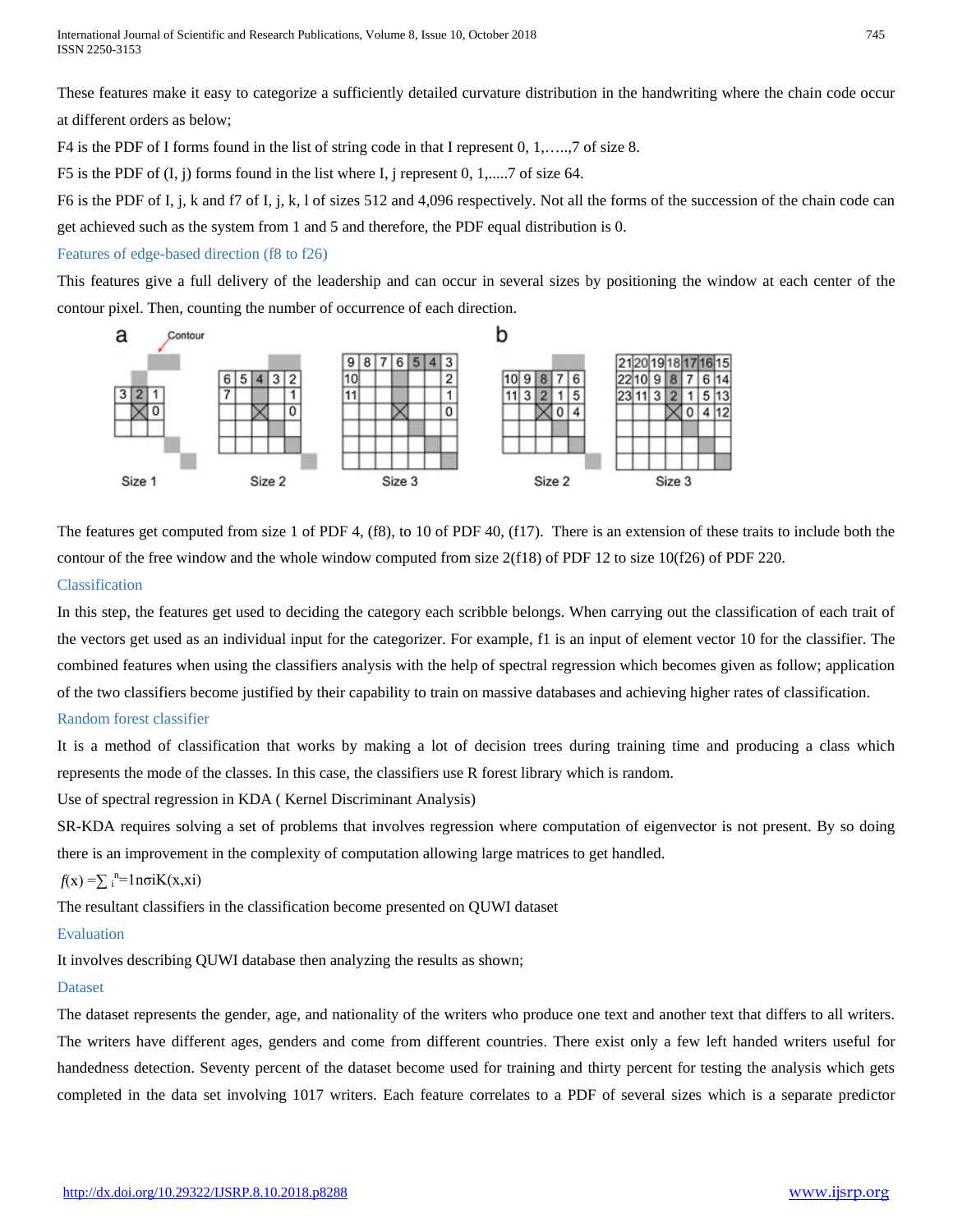(Holekian et al., 2014). There is the combination of the predictor by use of random forest classifier used for the features category and as well use of spectral regression in the analysis of Kernel discriminants. From the dataset, three classification tasks become defined. Classification of the age range where seven varieties were used to avoid minimal patterns ranging from 1950-2012. Random classification represented 14% prediction. Prediction of nationality where eight countries were useful each representing more than 30 writers (Layton, 2011). The random grouping predicted approximately 12%. Finally, classification of the gender was the other task where after arbitrary classification it predicted about 50% since only two sexes got involved.

# **VI. Results and Discussion**

Correct rate of classification for every category of the feature that uses the random forest of 5,000 trees and the analysis for each age range, nationality, and gender classification. The first step is separately carried out, but in step two there is a joint activity. Results received for each similar text, and different text gets reported and summarized as per the graph a, b, c



*Excellent classification rates by use of RF and KDA for (a) gender, (b) age, (c) nationality.*

To test for optimal feature combination for every classification problem an average performance plot for the geometric features (f1 f3), functions of chain code (f4-f7), functions for edge-based directional (f8-f17) and filled features for edge-based directional (f18 f26). The results seem to be very high for the nationality, moderate for age range and lower for nationality detection (Pervouchine  $\&$ Leedham, 2007). This result occurs because nationality prediction is a dual classification problem where by the random prediction would score 50%. The results for age range and nationality include seven and eight class classification problems where the classifier would only get 14% and 12% concerning each other.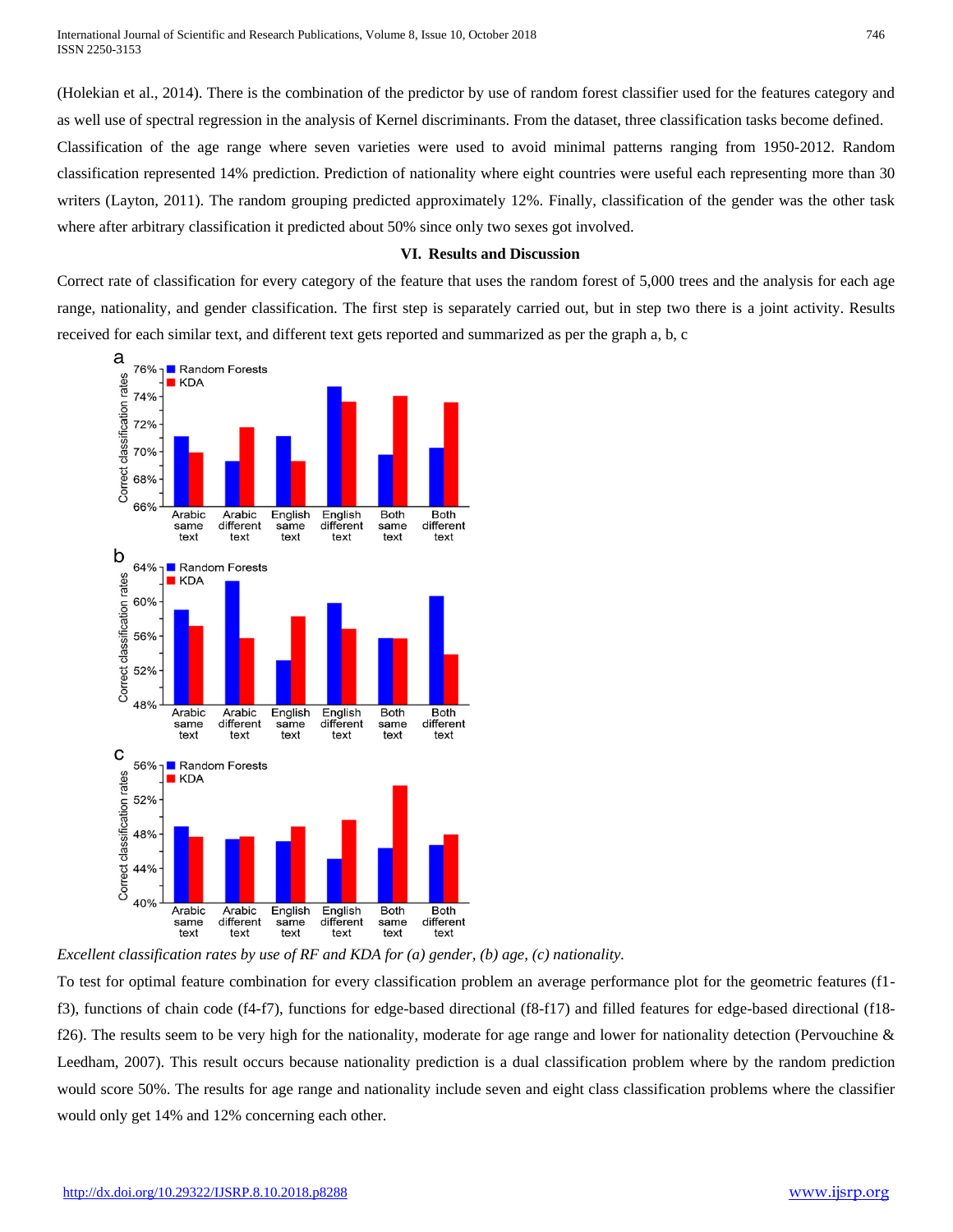Chain code-based features out do the rest when predicting nationality and gender. The result implies that the curvature distribution in the handwriting is of great importance in realizing citizenship and gender. The proposed geometric features perform more compared to others for age range prediction which suggest that all the curvatures, tortuosity and direction are crucial for determining the age through the handwriting (Selan, 2009). The average performance of KDA classifiers and random forest when joining all the features together (f1-f26) means that the random forest gets preferred for nationality and age range while us KDA is better for gender prediction making random forest preferable for many classes prediction and kDa for binary classification.



*The average performance of RF and KDA categorizers for the prediction of nationality, age range, and gender.* It is crucial to note that handwriting produced by one individual give better results for gender prediction and not for nationality or the age range. Meaning that working on different or same texts do not have any importance in improving the outcome classification.



*Average performance for different and similar text*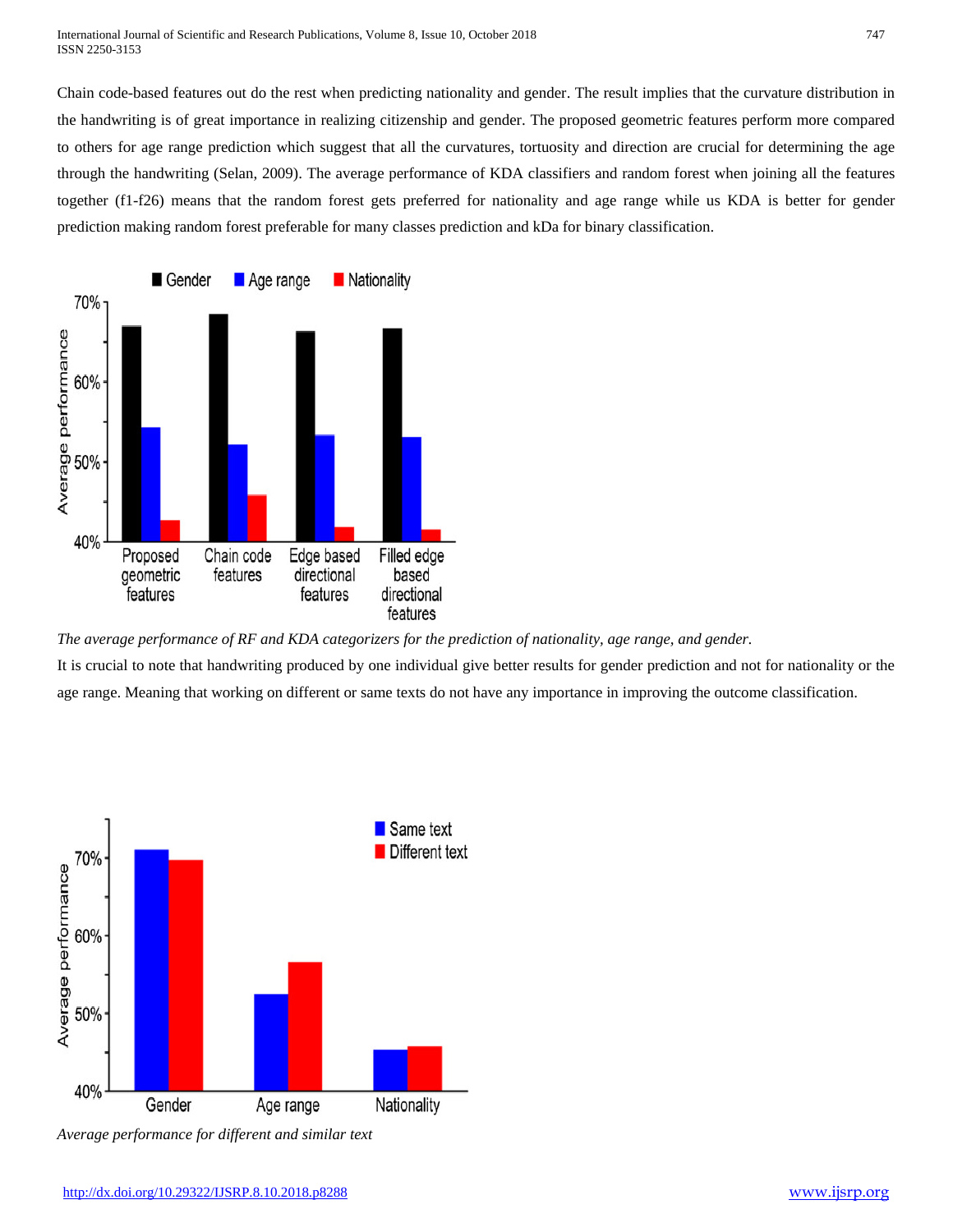

*Average performance for Arabic and English text*

We combine all features to acquire the average performance of f1-f26 on English and Arabic text. More than English version Arabic handwriting produce better prediction results which become explained by the Arabic text complexity which aims at helping in classifying writers. Moreover, combining several features do regularly not provide the required yield. One feature in other cases may produce better returns unlike when using the many future combinations. Some features appear to be irrelevant hence need removal for better performance. The classification system is better compared to the first ones, but there is still more space for improvement of classification methods and using new features.

The dataset used in this methodology gives room for research purposes. Finally, for comparison activity, the average gender classification results are beyond 73 % which consists of 200 writers. The results can rhyme well with 77.5% for 800 individuals who write the same letter. For the age range classification results the accuracy is 86.6% that out performs the present 55% .however, the writers only include the category below 24 and above 45 years who in total accounted for 650 individuals.

In conclusion, this method uses geometric features for gender, age range, and nationality of the handwriting applicable for English and Arabic documents based on QUWI dataset. The results show both text-independent and the subject class category classification. Using chain code based characteristic usually outperforms other traits for gender and nationality predictions (Saks & Koehler, 2005). The proposed geometric attributes also out do others for carrying out age rage prediction. Random forest results are preferable in the prediction of nationality and age range, while KDA is better in gender prediction. Handwriting produced by the same person produce better results for gender prediction unlike for age range and nationality prediction. The KDA show better results for Arabic script hence reliable in UAE and other Arabic countries.

Based on the research two sample of the adult lettering for sex of the writer, their accuracy was better than the possibility and enhanced with practice. In another study, participants not cued for sex of the author gave their judgment as coded female and male scripts to be varying concerning qualities like carefulness, regularity, neatness, and speed of writing. The participant prompted for gender also based on the judgment for their stylistic features which included the slope and the roundness which showed carefulness against confidence. Individuals who prompted for writer's gender became affected by gender stereotype leading to incorrect data.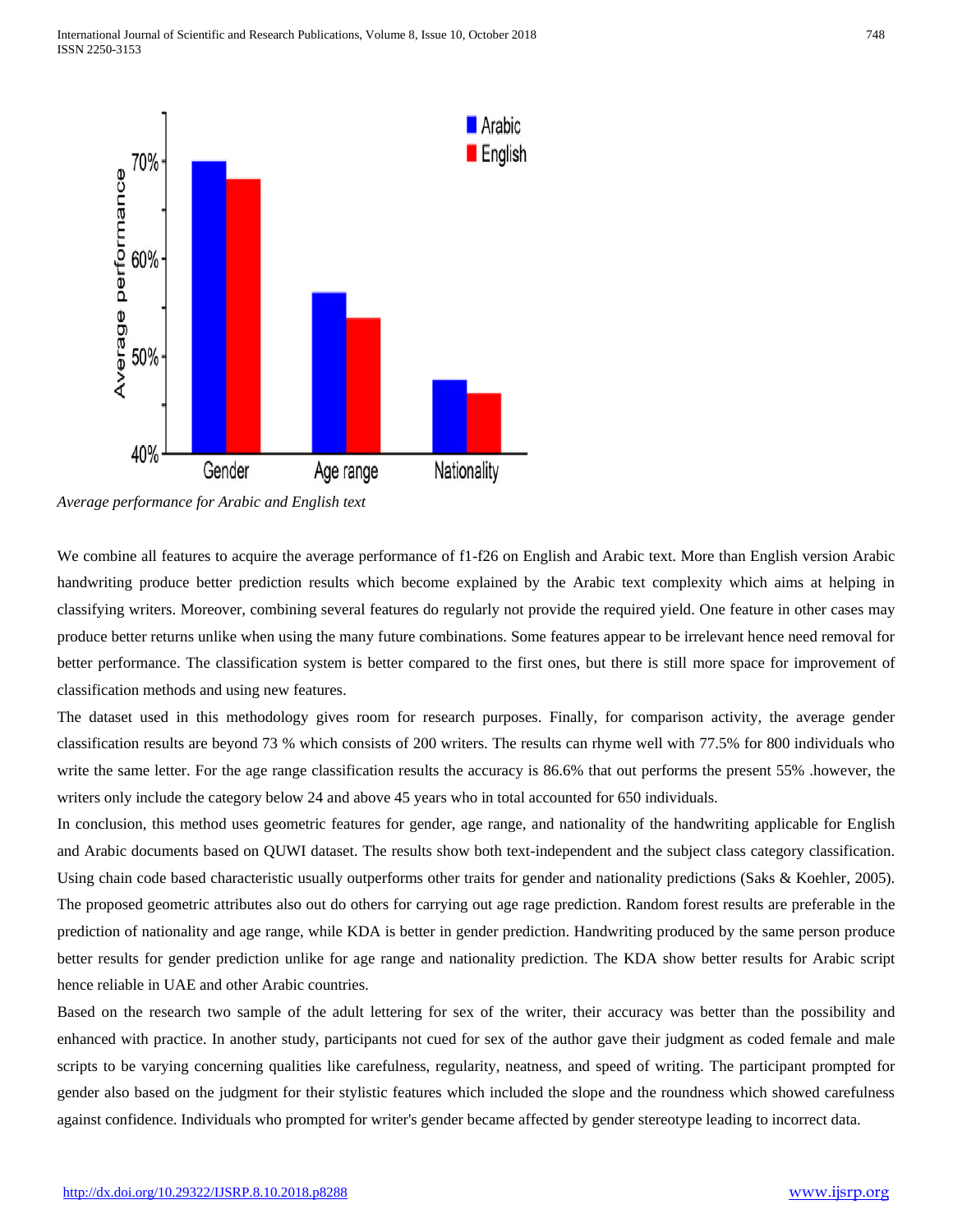Several methodologies have come across from different forensic examiners who study the variation of letters focusing on the sex of the writer. The female hand writing is a more rounded compared to males. Sex dependent characteristic in handwriting includes determination of the ability of both skilled and unskilled person to come up with the writer's sex. Previously a study shows variation in males and females handwriting that facilitate forensic analysis. Data samples obtained from a hundred two hundred females and males of equal number show the difference in feminine and masculine writing.

The contribution of the writer help in gathering statistical information where the analysis showed rounded open counter parts in vowels, curves and gentle hooks which are of consistent size, inter-word space, slant, and angle became nicely upward flourished. These qualities get mostly found feminine handwriting. However, in masculine writing, there were observations of inconsistent letter size, inter-word space, slant which were cramped and tiny in their letters. Their letters would start with flourishes straight stems and narrow corners. These results show that given a large number of suspected people and information the level of accuracy and certainty would emerge making it possible to identify the suspect sex and age hence leading to his or her capture and therefore, reducing the number of unpunished criminals.

# The Limitations process of handwriting analysis.

- Through simulation, forgery can be undetectable.
- There is difficulty in comparing lower case and upper case letters.
- The excellence of the suspect's note determines the worth of the comparison analysis, though it is hard to get one.
- A person under the influence of illness, drugs or the exhaustion can interfere with the writing.

The analysis has a major shortcoming of it being subjective meaning that it focuses on scientific community acceptance and the quote evidence which is undermining. Recently, analyst undergoing training to become more standardized and developed in their procedures. It is gaining the recognition more and more as it is becoming reproducible, and scientifically reviewable. Through the Forensic system, which allows experts to scan the written document and enhance digitalization in the comparison process may increase the process leading to its acceptance in the court.

# Forgery

Through falsification of a material such as the manuscript or a historic letter and especially letters written by celebrities, duplication can exist. An important figure and famous theory or a recognized writer can get forged due to the insight it provides. Qualified forgers try to make a copy of the original document such that the material used is similar to that of the original document. Forgers do this by gathering old books, papers the cut them for their forgery activity (Eneh, 2010). Due to the change of paper, marking forgers use the aged paper to pass little evaluation test. The inks they use is the mixer of the links from the document they want to duplicate. Handwriting styles and tools become treated to make them look aged. Some chemical application, when put in the paper, indicates the age and the ink.

Various methods can be used to imitate document for examples use of computer and printers. Traced forgery is a kind of simulation said to undergo detection by the handwriting examiner. Signature forgery is hard to detect, unlike the handwriting. Tracing establishes familiarity of the letter, direction, and shape. It helps children to master the difficulties involved in manipulating writing instrument. Nevertheless, forgers carefully trace the written line creating a copy that resembles the original work regarding letter forms, size, spaces and other features that may be strange to the writer.

Traced simulation is similar to perpetrating forgery though rarely encountered. Recognition of the traced copy is problematic for it is almost perfect (Kore & Apte, 2012). If a victim exemplars show poor writing skills such that the normal range of variation, for example, irregular lifts, pen speed, and retouches are a poor chance of forgery increases. Reasons behind fraud include the inability to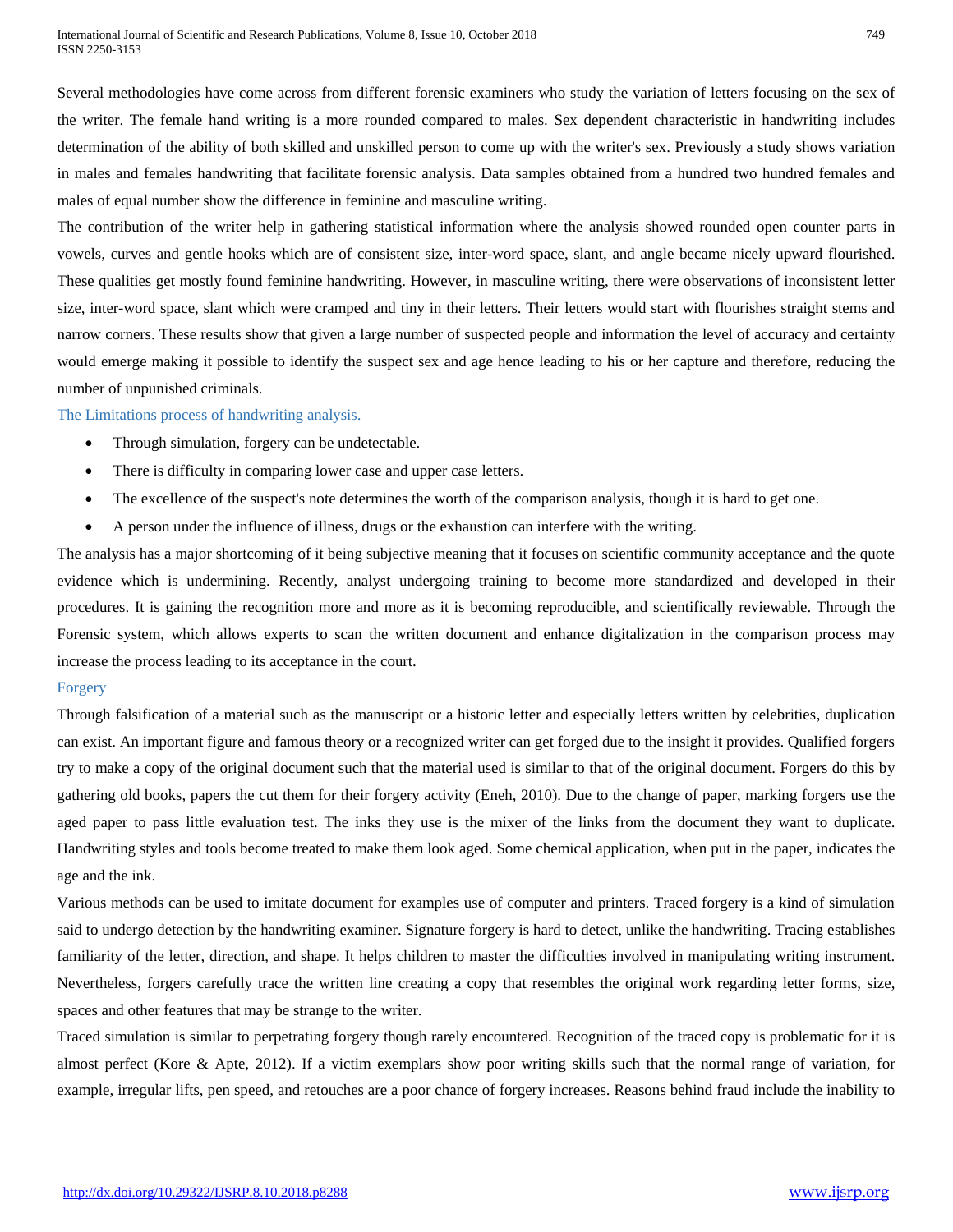determine presence of forgers, physical and mental stress forgers go through while tracing and finally, the tracing process itself is risky. Characteristic of determined writing include;

Regenerated line quality; forgers may at the time have poor line quality due to their failure to rhyme the document with the original document. The lines leave evidence that is then identified by the investigators. The forger's failure and ignorance to use quality line stroke ends and order results in lack of smoothness in the ink line hence capture.

Speed and pressure variation; traced signature and original signatures can vary if the speed and pressure used in making the writing similar. The degree difference of the pressure applied to the writing instrument result to the tracing faster than when the pressure applied is light. Time taken by the owner to sign their name is around 2-5 seconds. By use of the computer, the time of writing the signature by the forger is traceable. Traced signature will often differ from the actual writing by showing the visible signs of being produced slower than usual and applying more pressure.

Retouching and overwriting; a traced forgery tend to get repaired more often than any other type. Some retouching becomes involved while overwriting will be carelessly done. In this cases, patching and repairing is often made by the writer when the inline is moving towards the opposite direction is not the case in forgery.

Pen lifting; a traced writing will indicate its written line that there are a pause and pen lifting before continued fraud. In cases where there is an interruption, and then a resultant continuous flow of writing is genuinely observed .numerous pen lift in the questioned document may be an indication of traced forgery.

Blunt ends; High use of strokes with blunt ends occur in the determined signature. They assume a clubbed outlook although a fishtail shape may appear occasionally. Blunt ends occur on every stroke often and therefore a reliable indicator of forgery.

Tremor; a masked deterioration exhibition takes place in the writing line in the form of the challenge particularly when trace fraud occurs. These tremors are only visible when there is the use of a magnifying device such as a lens.

# Technique for gathering handwriting specimen

The characteristics of the collected items become compared against the known standard. The investigator gathers enough samples for comparison purposes. Factors such as previous crowding and alteration, the presence of the eraser noticeable signature difference, noticeable handwriting differences as well as distinct ink usage in obtaining the necessary specimen required for individualization purposes. The explanation is as follows;

#### Availability of remarkable eraser

By erasing legal document one can get charged with forgery. Erasing cheque show some deceiving acts. By using mechanical or chemical method erasing can destroy handwriting partially or permanently resulting in distortion.

# Presence of alteration and apparent crowding

The factor contributes to cheating in the document and the person caught after forensic investigation gets convicted of fraud, uttering or forgery. Investigators can determine the deceit regarding omissions, addition, easer or changing the meaning of the words.

# Identifiable handwriting differences

The factor affects the normal subconscious pattern that exhibits the natural habit of writing. Sometimes it's hard to determine the suspect script used in the differing document that has undergone misrepresentation. In case of signatures forgery testifying would be hard especially in the court of law.

# Noticeable signature differences

A signature is a product of the brain and is habitual. No single name can be similar to the other. Sometimes names contain elements that are not present in handwriting because they get written faster than writing due to their little text content. Where the signature element conquers with all the items in the comparison specimen, the agreement is that the name come from the same person.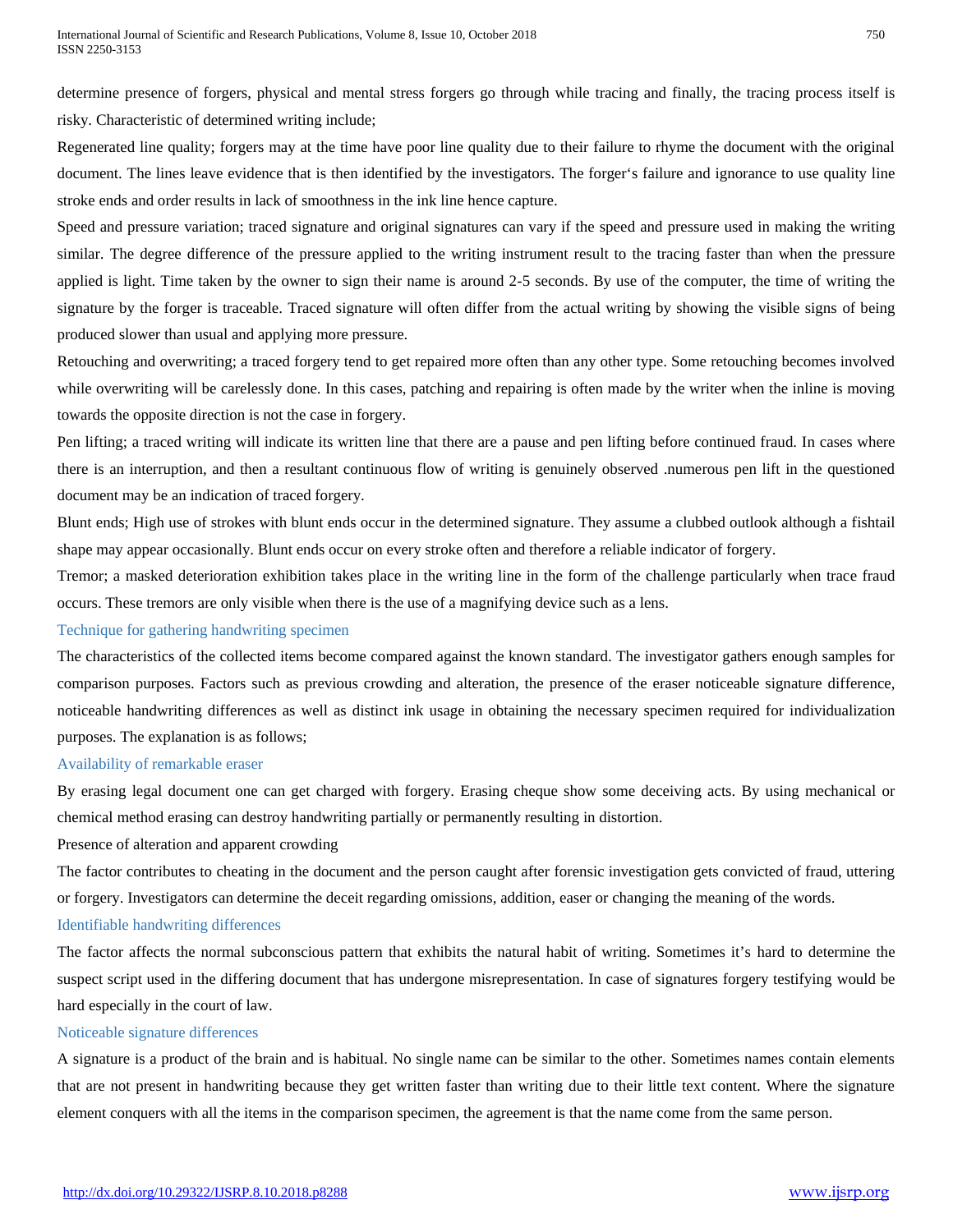International Journal of Scientific and Research Publications, Volume 8, Issue 10, October 2018 751 ISSN 2250-3153

# Use of different inks

Different inks show distinct feature which under certain circumstances tell the investigator that the material used is evidence of alteration. The chemical composition of the ink is easily identifiable especially if different inks write the cheque. Ink difference can be distinguishable due to density, serials and color difference.

#### Identification categories

When carrying out an investigation, there is always one aim which is to find out someone or something. Identification of a criminal is crucial based on the fingerprint which is the most reliable method of identification. Other ways of identifying a suspect include the use of photos, unique qualities and documentation there exist varieties of identification which include: action identification, situation identification, victim identification, imprint identification, witness identification, cumulative identification, culprit identification and origin identification. Researchers do not concentrate on location identification for it refers to the acting discovery hence it is not under research discussion because it claims to acquire crime elements.

On the other hand, imprint discovery aims at achieving individualism by comparing controlled and disputed marks of an object. Victim identification focus on a person who has become affected by fraud. The victim may have the required information concerning the suspect especially from whom the document got received. In analyzing the complaint from the victim, they must include the note or the cheque wrote out by the suspect. This bank record links the suspect to the fraud and the transaction made and also the person who accepted the bank log. Contrary, if the cheque got stolen the accountant can identify the individual.

Witness identification involves getting the right person who was present during the act and can, therefore, provide a statement. The bank teller is a good witness in this case who can identify the suspect. The cashier passes over the cheque involved in fraud to the investigator hence aiding in the identification of the criminal. The fingerprint examined in the bank note could show who the suspect is as well as reveal other possible witnesses.

Origin identification focuses on organic and inorganic materials that tell whether the disputed sample and the specimen under investigation has a relationship. For example, if the cheque is the duplicate it may help in determining the printer's ink used on the bank statement. After locating the printer, connections can occur between the printer and the suspect computer. The finding could help in realizing the printer used to produce the cheque.

Action identification is discovering the behavior of human directly related to a crime. It contains crucial crime elements. Many criminals have a kind of trait that link them to their criminal conduct. Real evidence can aid in discovering characteristic that is if the same syndicate gets used in the crime. Culprit identification refers to positive recognition of a person without consideration of the unlawful participation in the offense. Determination of his identity is of great importance for the detection and clarification of the crime scenario. The collection of this facts determine whether the offense is the crux in the case of the offender. Both direct and indirect identification procedures can become used in the investigation. Identification of fingerprint at the crime scene is of no use until it becomes matched with the particular person. The characteristic of an ideal discovery medium is unique, invariable, classifiable, universal and easily reproducible.

Cumulative identification is where there is a collective contribution of various specialists in a crime situation. All categories identified during the forensic investigation assist in gathering enough evidence acceptable by the law court. Individualization process amount to enough proof Providence to prove a person guilty of the criminal activity in the court. Fraud is a deceit which aims at selfish gains with the intention to mislead a victim into agreeing to something that is untrue without his consent. Through fraud, various elements can be identified which agree with its definition and may include intention, prejudice, misrepresentation, and unlawfulness.

Misrepresentation is when a false message gets conveyed by a person to another. It is a distortion of the truth: a lie. In all crimes, there is intentional human conduct which reveals itself in either doing something or failing to do it. The first criteria the investigator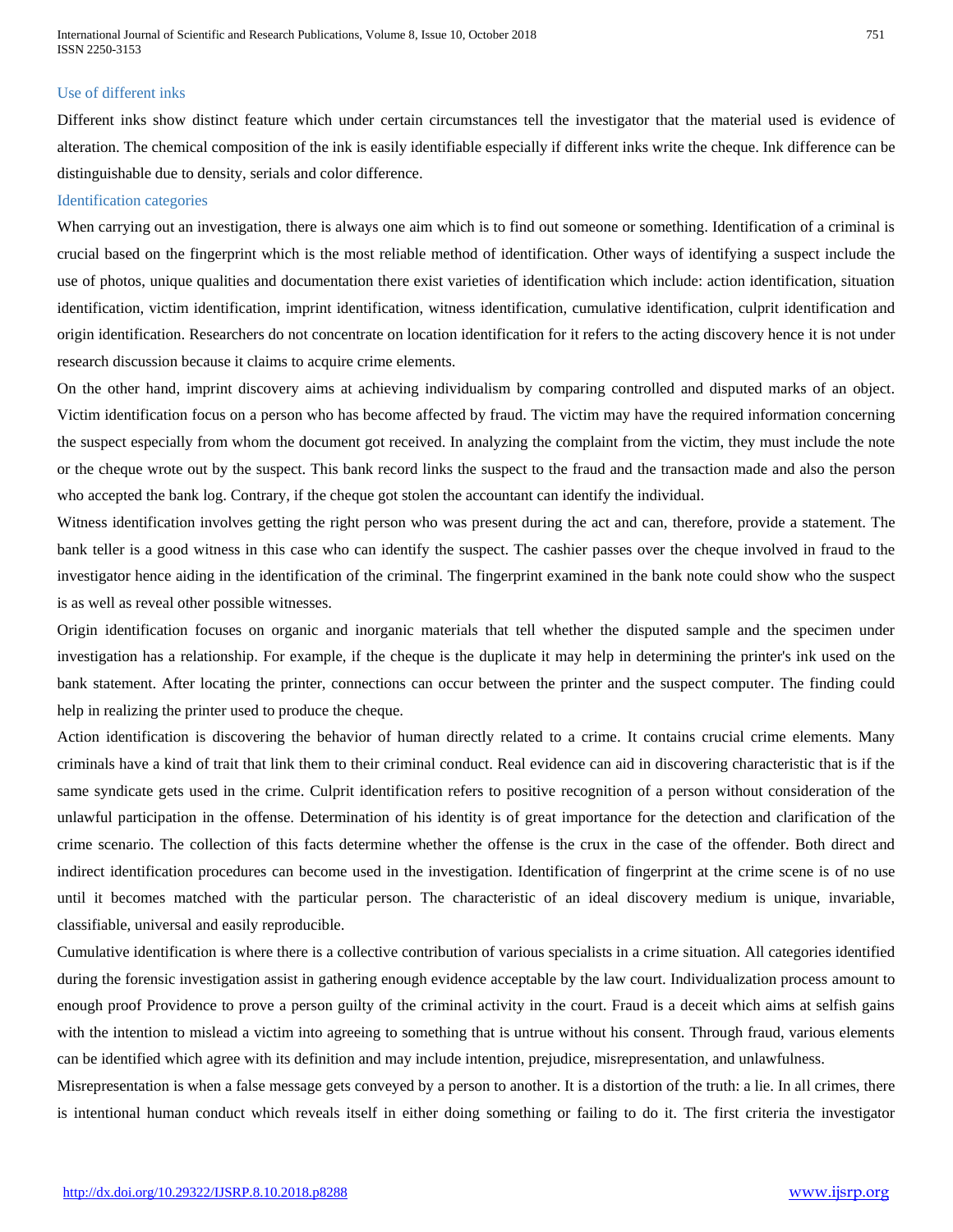determine is whether there was a commission or an omission in the action of the suspect. Forgery, fraud, and altering are all misrepresentation acts.

Prejudice involves telling a lie to cause harm to another. It is also called potential bias for its result to fraud after misunderstanding result. Unlawfulness represents the violation of statuary donation which either prohibits or prescribes an action. It is most difficult to know the action or omission that would be unlawful since there are no hard rules as for how one can be unlawful. Finally, intention implies that both representation and prejudice recognition. An individual must have an intention to cheat and cause another person to act to his prejudice by misrepresenting him on the grounds.

On the contrary, the evidence is a truthful information based on the facts. Physical proof is a concern of material rather than the human being which is recognizable and or visible like any objects or print. Real evidence is measurable, analyzable and presentable in the court as a physical object. Materials used as real evidence include the photograph, weapons, handwriting and finger prints. Physical evidence (PE) is any material present at the crime scene which falls into two categories: testimonial and physical proof.

The investigator has a role to collect all the available evidence at the crime scene. The gathered information integrity get protected by the experts. Real proof can be of any form be it a large building or a small piece of fiber. The evidence value is as follow:

- a) PE can testify of a committed crime.
- b) The evidence can help in fighting for the innocent.
- c) It can support the testimony of the victim.
- d) Suspect evicted by proof can confess his mistake.
- e) They are reliable.
- f) It is crucial in determining court decisions.
- g) It can place the crime scene in contact with the suspect.

Therefore, the crime examination aims to show the suspect the crime he committed, gathering the proof, individualize the offender, and connect the criminal with the consequent crime thus he gets arrested. Also, there is tracing of the possible stolen property. Finally, the culprit gets involved with prosecution consequences. Here, the experts base their investigation on identifying the category important in the crime. The research efforts focus more on the known and unknown criminal. Concentrating on the unknown criminal helps one to focus on the trace proof or the eyewitness.

The offender examination requires the experts to have particular skills and knowledge on how to collect the evidence presented before the court of law. For successful prosecution and conviction processes, the crime management in gathering the proof become enhanced thus the culprit face the law. For this process to take place all the essential requirements concerning the integrity of the collected sample get attached to the investigation. Finally, the experts should ensure that the examination gets successfully done within the law factors.

# **VII.Conclusion**

The best way to discover one's personality is through their handwriting which is distinct. Through graphology, one can find themselves after their writing become analyzed. Analyzing handwriting through scientific means help experts to identify a criminal based on the novel features. Known document traced in a crime scene can be carefully collected and take to the lab for analysis. It is through this analysis that hints of sex and age become revealed. Forensic analysis plays a key role in determination forgeries and disguises through comparison of the suspect handwriting and other evidence. The importance of identifying deception does not become underestimated because of the deceit, intent and lack of authority involved.

The experts improve the accuracy of their work when more copies of evidence are available. The texts help the investigators to dig deep to find the repelling factors among the documents. The similarity, in this case, is rarely considered, therefore, the more the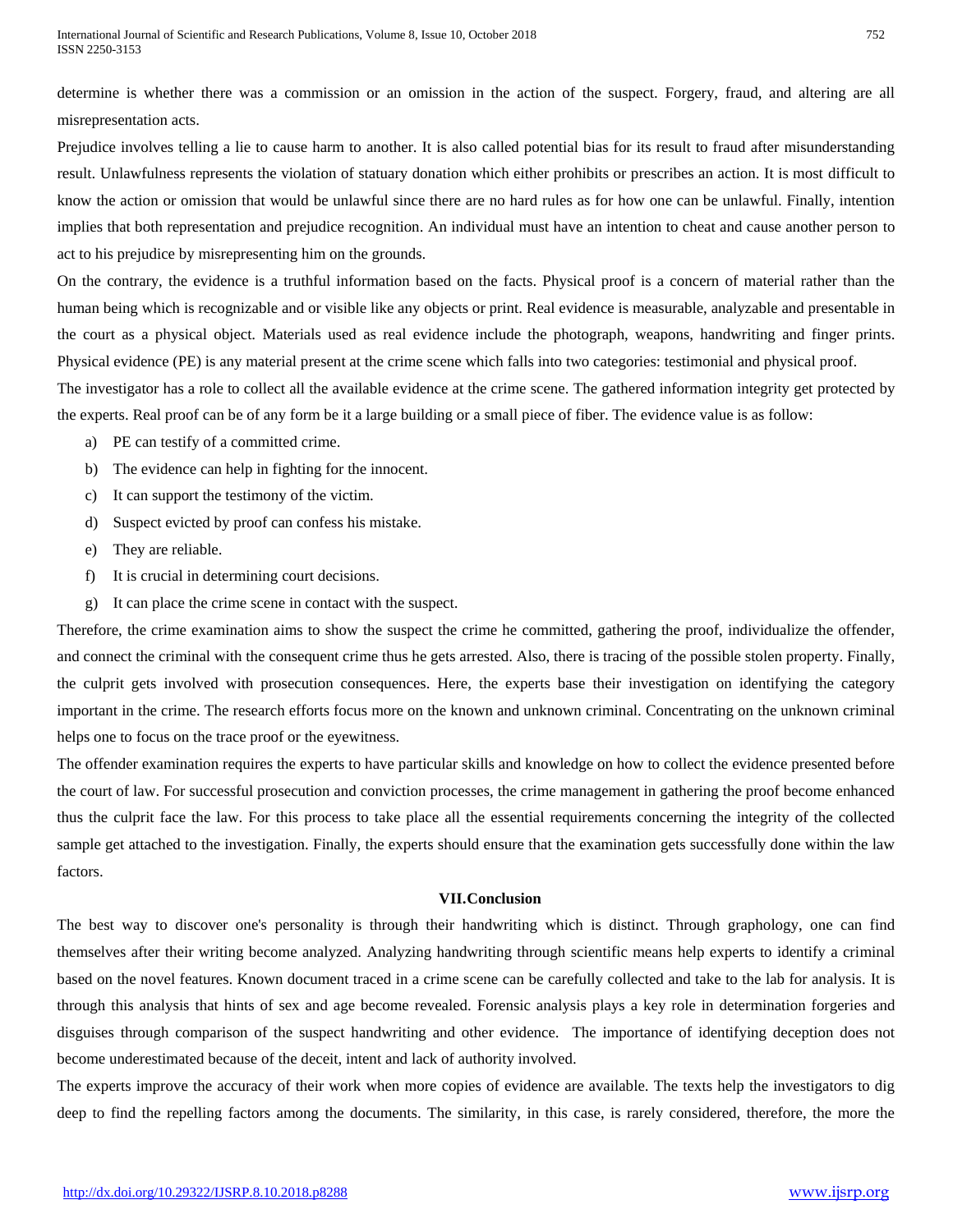International Journal of Scientific and Research Publications, Volume 8, Issue 10, October 2018 753 ISSN 2250-3153

difference between the papers the better the accuracy. Given that there is minimal distinction after analyzing the article it is possible that the same person wrote the document. If not then, the chances are that the suspect is copying the handwriting, or he is not guilty. The use of random forest and kernel discriminant analysis the experts can be able to determine the gender, nationality, handedness and age range of known and unknown suspect hence an appropriate method.

#### **References**

- Batchelder, A., McLaughlin, T. F., Weber, K. P., Derby, K. M., & Gow, T. (2009). The effects of hand-over-hand and a dot-to-dot tracing procedure on teaching an autistic student to write his name. Journal of Developmental and Physical Disabilities, 21(2), 131-138.
- Broeders, A. P. A. (2006). Of earprints, fingerprints, scent dogs, cot deaths and cognitive contamination—a brief look at the present state of play in the forensic arena. Forensic Science International, 159(2), 148-157.
- Bogan, P. S., & Roberts, A. (2011). Identification: Investigation, trial, and scientific evidence. Jordans.
- Bozza, S., Taroni, F., Marquis, R., & Schmittbuhl, M. (2008). Probabilistic evaluation of handwriting evidence: likelihood ratio for authorship. Journal of the Royal Statistical Society: Series C (Applied Statistics), 57(3), 329-341.
- Bradley, N. (2006). Hitler's list: the Nazis and graphology. Graphology, 73.
- Chapran, J., Fairhurst, M. C., Guest, R. M., & Ujam, C. (2008). Task-related population characteristics in handwriting analysis. IET Computer Vision, 2(2), 75-87.
- Canter, D., & Youngs, D. (2009). Investigative psychology: Offender profiling and the analysis of criminal activity. John Wiley & Sons.
- Daab, J. (2012). Lord Byron Forged Letter: Where's the Questioned Document
- Analysis (QDE). J. Art Crime, 8, 89.
- Eneh, O. C. (2010). Technoscience in crime detection and control: A review. Journal of Applied Sciences(Faisalabad), 10(17), 1873- 1884.
- Gawda, B. (2008). A graphical analysis of handwriting of prisoners diagnosed with antisocial personality. Perceptual and motor skills, 107(3), 862-872.
- Fisher, J., Maredia, A., Nixon, A., Williams, N., & Leet, J. (2012). Identifying personality traits, and mainly features resulting in violent behavior through automatic handwriting analysis. Proceedings of Student-Faculty Research Day, CSIS, Pace University.
- Found, B., & Ganas, J. (2013), The management of domain irrelevant context information in forensic handwriting examination casework. Science & Justice, 53(2), 154-158.
- Franke, K., & Srihari, S. N. (2008, August). Computational forensics: An overview. In International Workshop on Computational Forensics (pp. 1-10). Springer, Berlin, Heidelberg.
- Harrison, D., Burkes, T. M., & Seiger, D. P. (2009). Handwriting examination: meeting the challenges of science and the law. Forensic Science Communications, 11(4).
- Hennessy, B. (2013). Writing feature articles. Taylor & Francis.
- Holekian, F., Lavasani, M. G., & Madani, Y. (2014). Handwriting analysis: the role of age and education. International Journal of Modern Management and Foresight, 1(6), 208-221.
- Huo, F., Zheng, Z., Zheng, G., Giam, L. R., Zhang, H., & Mirkin, C. A. (2008). Polymer pen lithography. Science, 321(5896), 1658- 1660.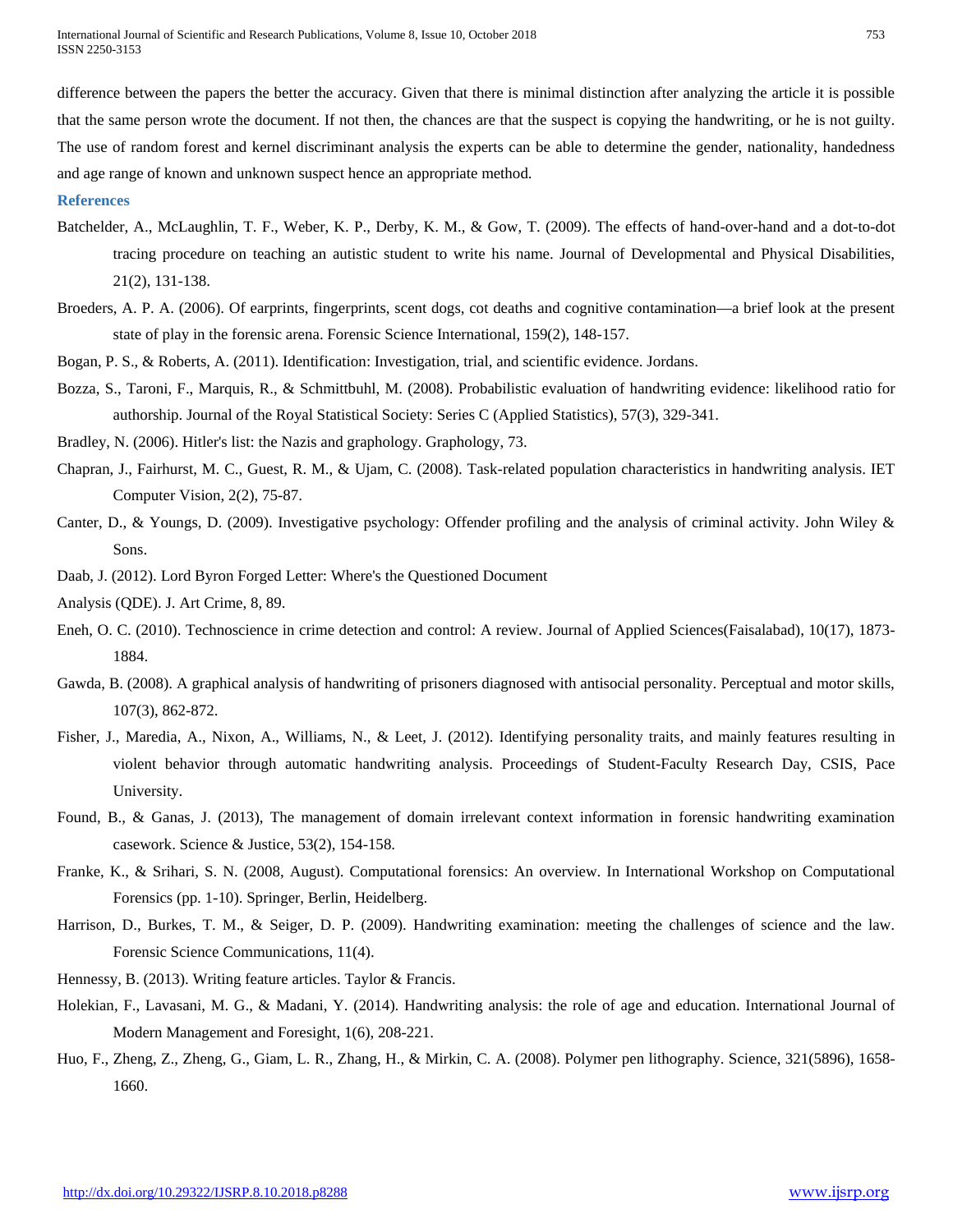- Jiayan, L., Quanquan, Z., & Kan, S. (2005). Recent Researches on the Analysis of Chinese Handwriting [J]. Psychological Science, 2, 046.
- Karki, R. K., & Singh, P. K. (2014). Gender determination from fingerprints. Journal of Universal College of Medical Sciences, 2(1), 12-15.
- Kore, S., & Apte, S. (2012, August). The current state of the art: handwriting a behavioral biometric for person identification and verification. In Proceedings of the International Conference on Advances in Computing, Communications and Informatics (pp. 925-930). ACM.
- Lafone-Ward, K. A. (2014). An examination of the characteristics of disguised and traced handwriting (Doctoral dissertation, University of Birmingham).
- Layton, J. (2011). How Handwriting Analysis Works.
- LeBrun, M., McLaughlin, T. F., Derby, K. M., & McKenzie, M. (2012). The effects of using Handwriting without Tears® to teach thirty-one integrated preschoolers of varying academic ability to write their names. Academic Research International, 2(2), 373.
- Leung, S. C. (2014). Handwriting as Evidence. In Encyclopedia of Criminology and Criminal Justice (pp. 2027-2036). Springer New York.
- Lewis, J. A., Smay, J. E., Stuecker, J., & Cesarano, J. (2006). Direct ink writing of threedimensional ceramic structures. Journa 1 of the American Ceramic Society, 89(12), 3599-3609.
- Mohammed, L. A., Found, B., Caligiuri, M., & Rogers, D. (2011). The Dynamic Character of Disguise Behavior for Textbased, Mixed, and Stylized Signatures. Journal of forensic sciences, 56(s1).
- Morgan, D. N. (2010). Writing feature articles for intermediate students. The Reading Teacher, 64(3), 181-189.
- Mouly, S., Mahé, I., Champion, K., Bertin, C., Popper, P., De Noblet, D., & Bergmann, J. F. (2007). Graphology for the diagnosis of suicide attempts: a blind proof of principle controlled study. International journal of clinical practice, 61(3), 411-415.
- Murphy, E. (2008). The art in the science of DNA: a layperson's guide to the subjectivity inherent in forensic DNA typing. Emory LJ, 58, 489.
- Nicolas, S., Andrieu, B., Sanitioso, R. B., Vincent, R., & Murray, D. J. (2015). Alfred Binet and Crépieux-Jamin: Can intelligence be measured scientifically by graphology. L'Année Psychologique/Topic in Cognitive Psychology, 115, 3-52.
- Niels, R., & Vuurpijl, L. (2005, June). Using Dynamic Time Warping for automatic handwriting recognition. In Proc. IGS (pp. 217- 221).
- Peterson, J. L., & Leggett, A. S. (2006). The evolution of forensic science: Progress amid the pitfalls. Stetson L. Rev., 36, 621.
- Pervouchine, V., & Leedham, G. (2007). Extraction and analysis of forensic document examiner feature used for writer identification. Pattern Recognition, 40(3), 1004-1013.
- Purdy, D. C. (2006). Identification of handwriting. Scientific examination of questioned documents, 47-74.
- Risinger, D. M. (2010). The NAS/NRC report on forensic science: A path forward fraught with pitfalls. Utah L. Rev., 225.
- Saks, M. J., & Koehler, J. J. (2005). The coming paradigm shift in forensic identification science. Science, 309(5736), 892-895.
- Selan, U. (2009). Biochemische Untersuchungen zum DsrC Protein und zum DsrEFH Heterohexamer von Allochromatium vinosum (Doctoral dissertation, Bonn, Univ., Diss., 2010).Stoel, R. D., Dror, I. E., & Miller, L. S. (2014). Bias among forensic document examiners: Still a need for procedural changes. Australian Journal of Forensic Sciences, 46(1), 91-97.
- Sesa-Nogueras, E., Faundez-Zanuy, M., & Mekyska, J. (2012). An information analysis of in-air and on-surface trajectories in online handwriting. Cognitive Computation, 4(2), 195-205.